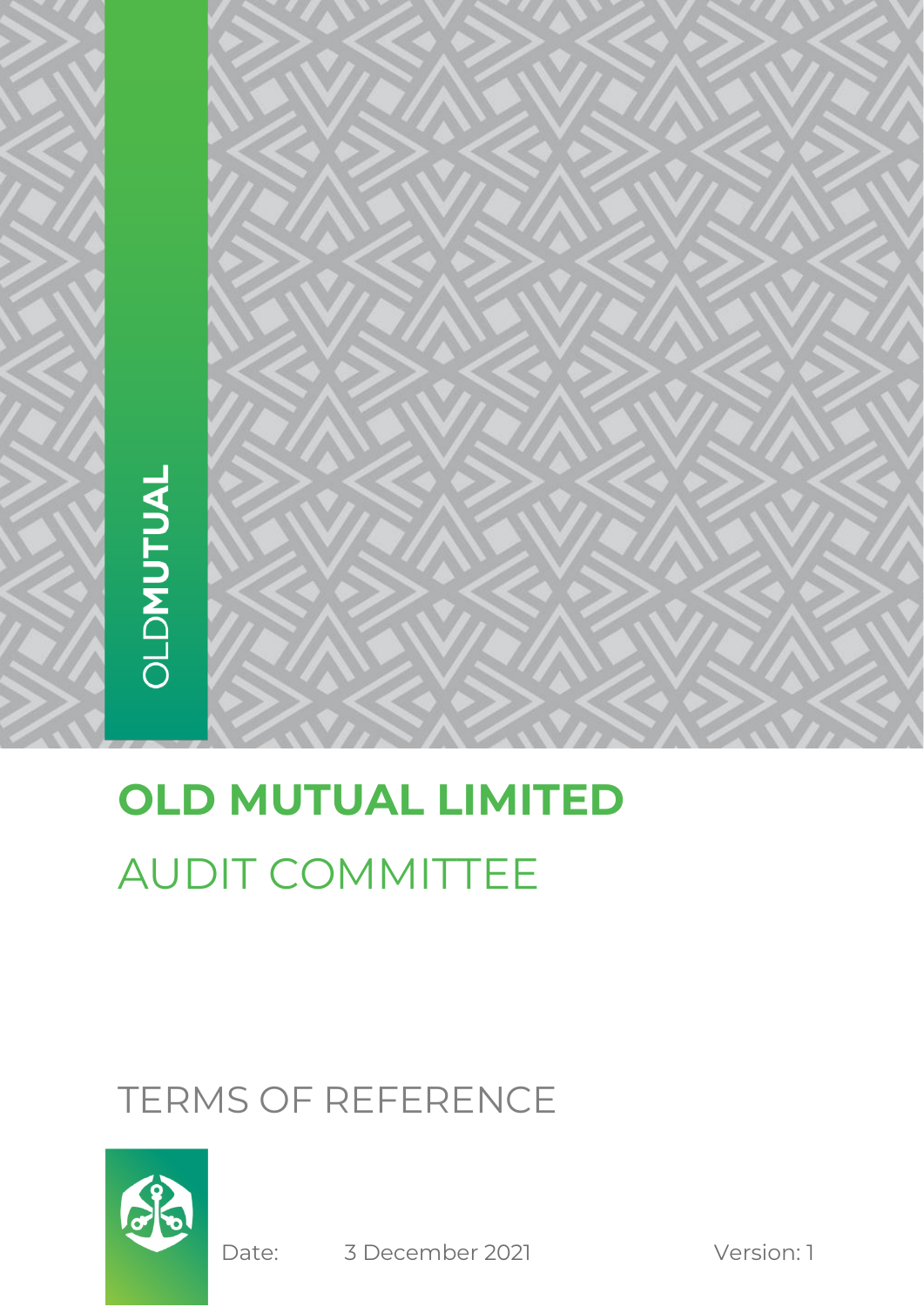

# 1. **INTRODUCTION AND PURPOSE**

- 1.1 It is acknowledged that, in terms of legislation (including the Financial Sector Regulation Act, 9 of 2017 and any standards issued pursuant thereto ("**FSR Act**")) and regulations, the Old Mutual Limited ("**OML or the Company**") board of directors ("**Board**") could be classified as a "**Controlling Board**" for the Old Mutual group of companies ("**the Group**") or a "**Financial Conglomerate**" (as determined by the applicable regulatory authority) and as such, the Board will be responsible for, inter alia, ensuring that the Group maintains its business in a financially sound condition and ensuring that the structure of the Group does not impede the financial soundness of the Group or the ability of the regulatory authority to determine the risk profile of the Group and the manner in which its internal risk management is organised and conducted.
- 1.2 In line with section 94 of the Companies Act, 71 of 2008, as amended ("**Companies Act**"), read together with the Companies Regulations, 2011 ("**Regulations**") and the 1 King IVTM Report on Corporate Governance for South Africa, 2016 ("**King Code**'), the Audit Committee ("**the Committee**") is constituted as a statutory committee of the Company to carry out the duties as set out in section 94(7) of the Companies Act.
- 1.3 In addition, the Committee is established to carry out all other duties that the Board has assigned to it, including to:
- 1.3.1 independently review and monitor the integrity of the Company's financial statements and the effectiveness of its systems of governance, systems of risk management and internal control, and the effectiveness and objectivity of the internal and Independent External Auditors;
- 1.3.2 **provide independent oversight of, inter alia**<sup>2</sup>

<sup>1</sup> The King IV Report on Corporate Governance for South Africa 2016, Copyright and trademarks are owned by the Institute of Directors in Southern Africa and the IoDSA website link is: <http://www.iodsa.co.za/?page=AboutKingIV>

<sup>2</sup> Section 94(7)(i) of the Companies Act provides that the committee must perform oversight functions as may be determined by the board.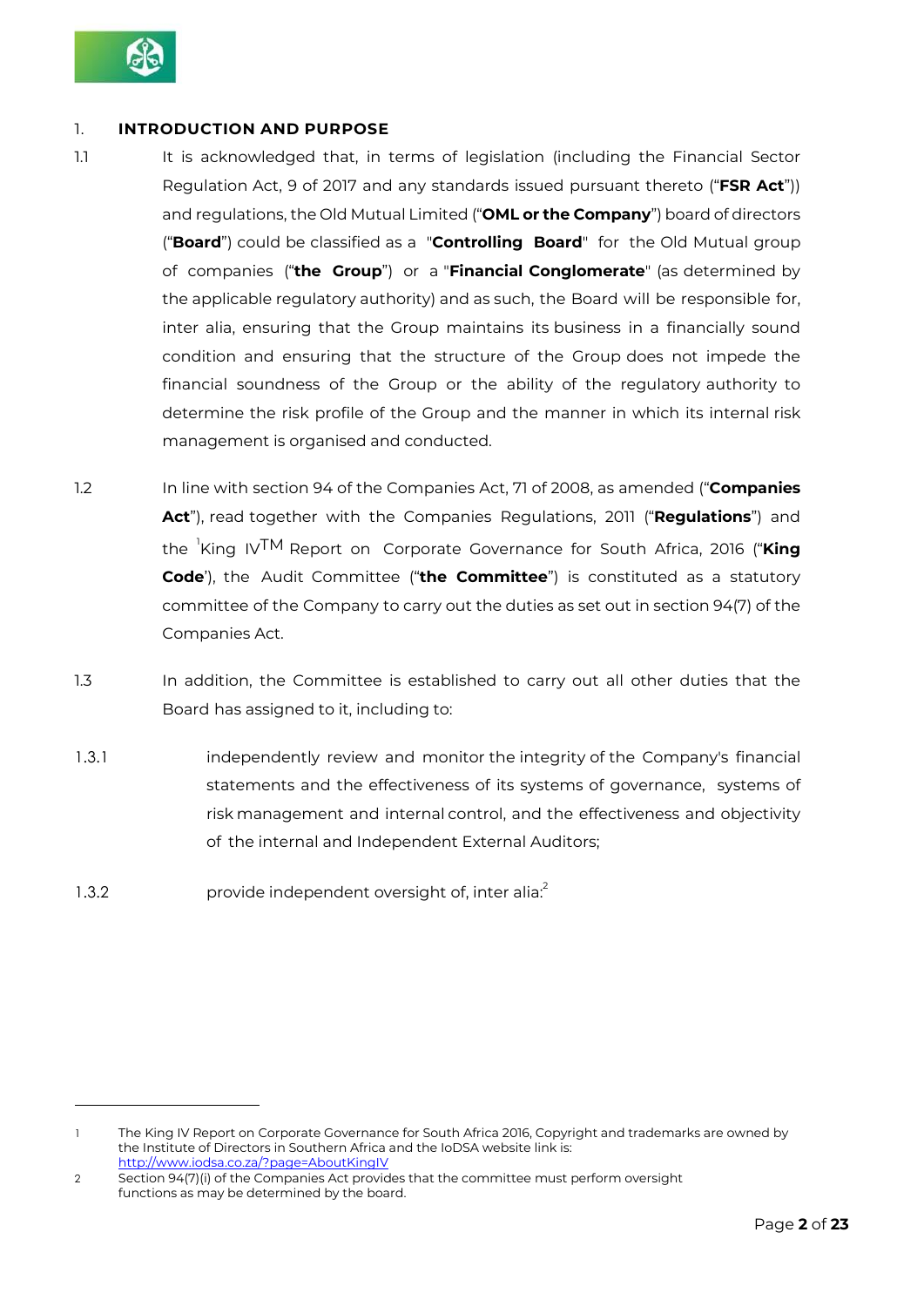

- 1.3.2.1 the effectiveness of the Company's assurance function and services, with particular focus on combined assurance arrangements, including external assurance service providers, internal audit and the financial function, in order to enable an effective control environment within the Company, and that the Company's assurance function and services support the integrity of information for internal decision-making and of the Company's external reports;<sup>3</sup>
- 1.3.2.2 the integrity of the annual financial statements and, to the extent delegated by the Board, the management of financial and other risks that affect the integrity of other external reports issued by the Company;
- 1.3.2.3 the Company's internal audit function; and
- 1.3.3 ensure compliance with the statutory duties of the Committee as contained in relevant legislation, applicable regulations and financial sector laws.
- 1.4 The deliberations and work of the Committee do not reduce the individual and collective responsibilities of the Board with regard to the fiduciary duties and responsibilities of the Company's directors, and the Board must continue to exercise due care and judgment in the exercise of its functions, in accordance with their statutory obligations.
- 1.5 These Terms of Reference are subject to the provisions of the Companies Act, the Regulations, the FSR Act, OML's Memorandum of Incorporation ("**MoI**"), the Group Governance Framework ("**GGF**") and any other applicable laws and regulatory provisions.
- 1.6 The duties and responsibilities of the members of the Committee as set out in these Terms of Reference are in addition to those duties and responsibilities that they have as members of the Board.
- 1.7 Consistent with the functions set out in these Terms of Reference, the Committee should encourage continuous improvement of, and should foster adherence to, the Company's policies, procedures, and practices at all levels.

 $3$  King IV principle 15.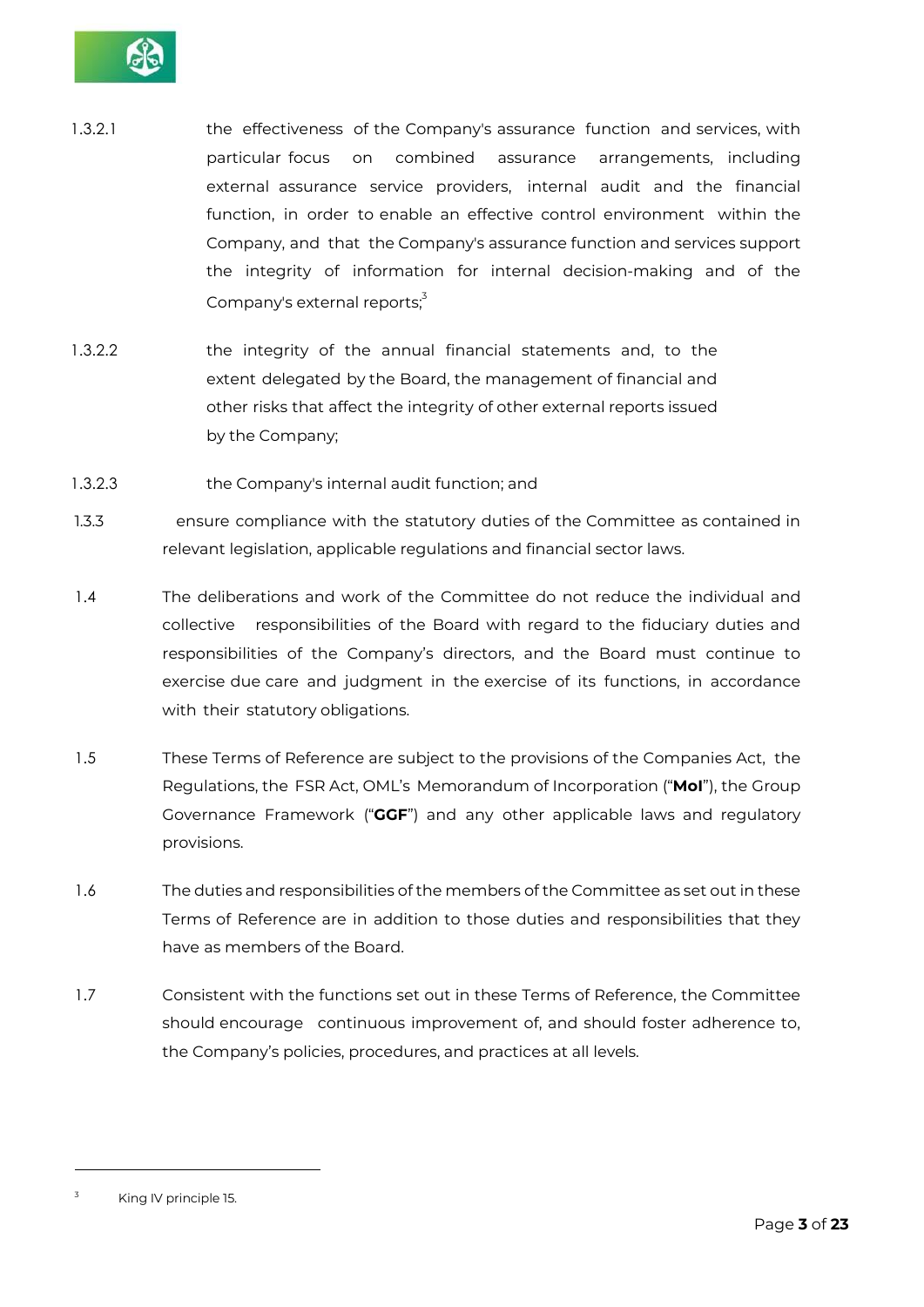

1.8 The Committee should encourage open communication with assurance providers, which include but are not limited to the Independent External Auditor, senior management, the Internal Audit Function, the Compliance Function, the Risk Function and the Board. The Group Internal Audit Director has a direct reporting line to the Committee and access to the Committee Chairperson on a regular basis.

# 2. **MANDATE**

- 2.1 The Committee's authority is derived from the statutory duties as contained in section 94 of the Companies Act, as well as from the delegated authority of the Board as contemplated in these Terms of Reference, in accordance with section 72(1)(b) of the Companies Act.
- 2.2 The Committee has ultimate decision-making authority in regard to its statutory duties as contemplated in section 94(7) of the Companies Act. The Committee has no ultimate decision-making authority in respect of the non-statutory matters within the scope of the Committee's functions as set out in these Terms of Reference (unless otherwise delegated to the Committee), and the Committee makes recommendations to the Board in respect of these matters for the Board's consideration and, if the Board considers it appropriate, ultimate approval.
- 2.3 The Committee will have oversight and will ensure that the Company and its subsidiary companies, comply with all financial principles, as set out in the adopted GGF).
- 2.4 The Committee must act independently (with accountability to the Board and the Company's shareholders) and does not assume the functions of management, which remain the responsibility of the executive directors of the Company, prescribed officers and other members of senior management.
- 2.5 The Committee is authorised by the Board to:
- 2.5.1 Investigate any activities within the scope of these Terms of Reference.
- 2.5.2 Seek any information it requires from any employee, the chairperson of any Board or committees of the Company, any of the Company's executive directors, Company officers, the Group Company Secretary ("**Company Secretar**y") or assurance providers, and all these parties are required to cooperate with any requests made by the Committee, to provide it with information or explanations necessary for the performance of its functions. All requests to employees will be channeled through the Group executive directors.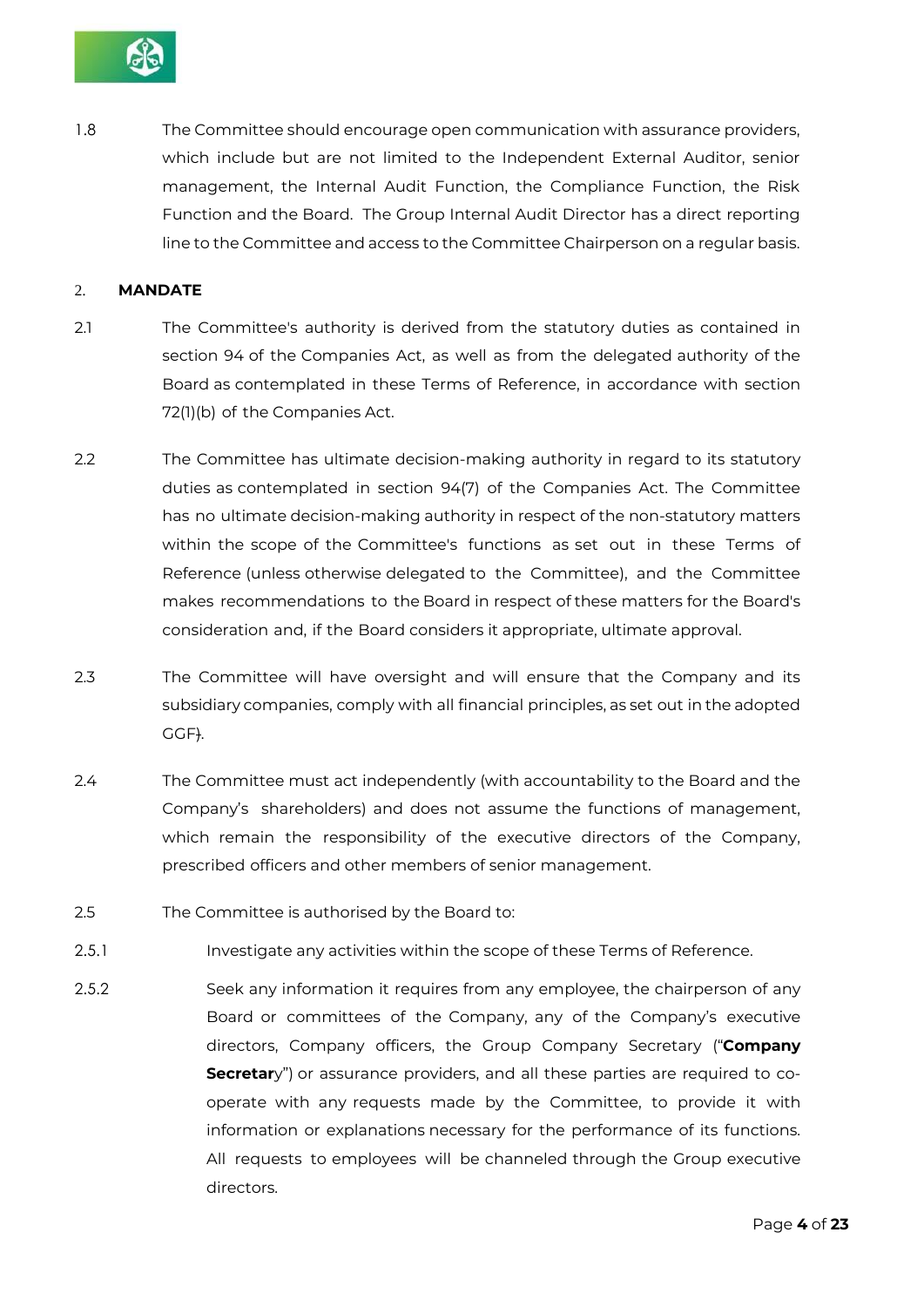

2.5.3 Form and delegate its duties to a sub-committee, or to any one or more designated members of the Committee, to the extent that same is permitted by the Companies Act.

# 3. **ROLES AND RESPONSIBILITIES**

#### 3.1 **General**

- 3.1.1 The Committee will work closely with the Board's Risk Committee and the Committee Chairperson, and the chairperson of the Board's Risk Committee will be members of each other's committees (provided that no person shall be the chairperson of both committees at the same time), and will liaise with each other to minimise duplication.
- 3.1.2 The Committee shall report to the Board, identifying any matters in respect of which it considers that action or improvement is needed, and making recommendations as to the steps to be taken.

# 3.2 **Accounting and Financial Reporting**

- 3.2.1 To review and monitor the integrity of the Group's interim and annual financial statements and any other formal announcements relating to the Company's financial performance (and, if requested by the Board, any other pricesensitive public reports by the Board, or reports by the Board to regulators) before submission to the Board, focusing particularly on:
- 3.2.1.1 Establishing financial reporting procedures and confirming that such procedures are operating based on judgments and estimates and in accordance with the applicable legislation and financial sector laws.
- 3.2.1.2 Clarity and completeness of disclosure and whether disclosures made have been set properly in context.
- 3.2.1.3 Quality and acceptability of, and any changes in, accounting policies and practices.
- 3.2.1.4 Compliance with accounting standards, stock exchange and legal requirements.
- 3.2.1.5 Significant adjustments and/or unadjusted differences resulting from the external audit.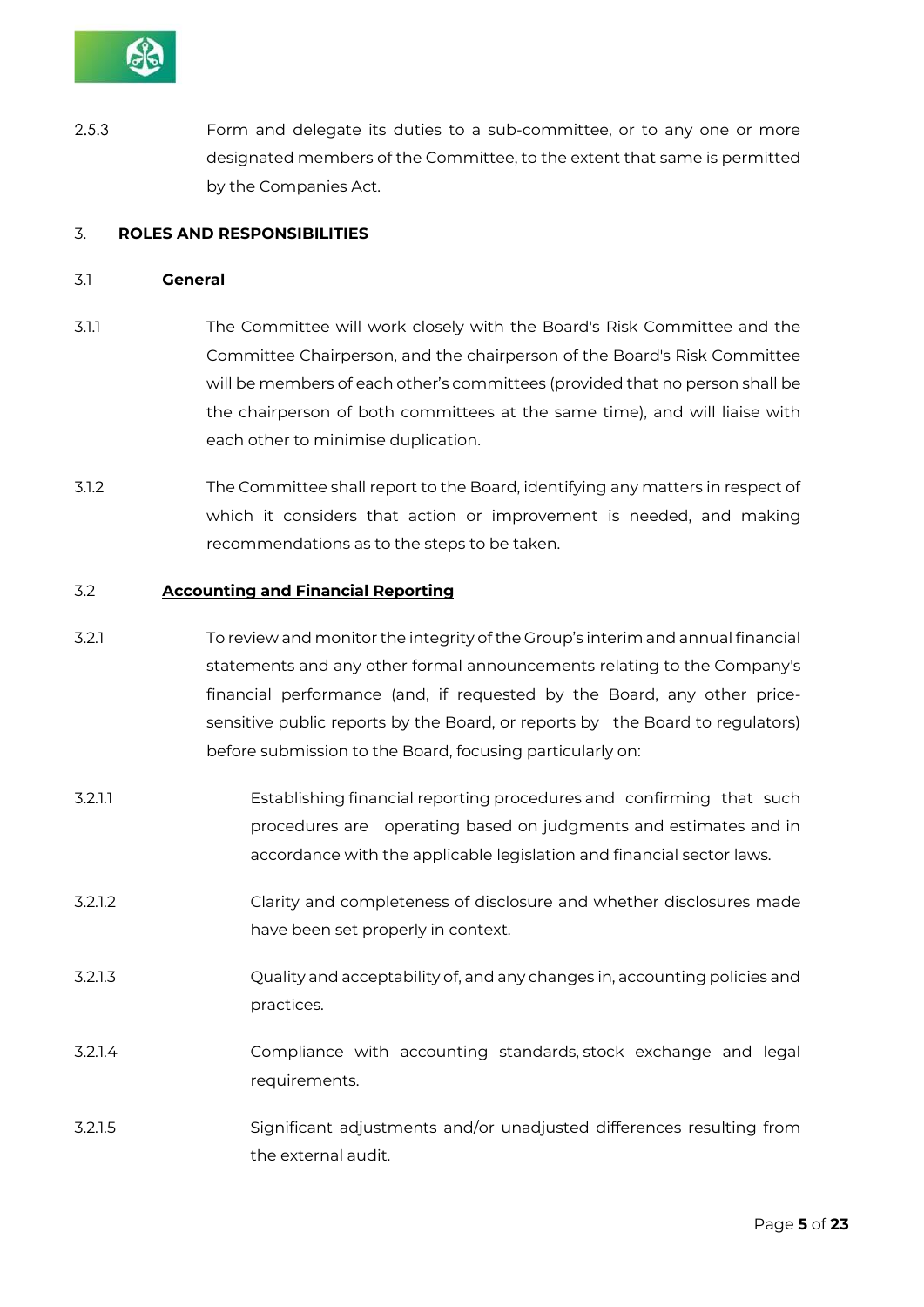

| 3.2.1.6 | Reflection of unusual circumstances or events and management's<br>explanation for the accounting treatment adopted.                                                                                      |
|---------|----------------------------------------------------------------------------------------------------------------------------------------------------------------------------------------------------------|
| 3.2.1.7 | Matters of accounting judgment of estimate, to the extent material in<br>the context of the Group.                                                                                                       |
| 3.2.2   | Consider and satisfy itself on an annual basis of the appropriateness of the<br>expertise and experience of the Financial Director/Chief Financial Officer and<br>confirm this annually to shareholders. |
| 3.2.3   | To report its views to the Board where, following its review, the Committee is<br>not satisfied with any aspect of the proposed financial reporting by the Group.                                        |
| 3.2.4   | To receive reports on the status of completion of the Group's annual financial<br>statements and their submission to the tax authorities.                                                                |
| 3.2.5   | To discuss and resolve any significant problems or reservations arising from<br>the interim and final audits and any matters the Independent External Auditor                                            |

3.2.7 Oversee and be responsible for the Company's information technology ("**IT**") as it relates to financial reporting and the going concern of the Company, including considering the use of technology and related techniques to improve audit coverage and audit efficiency.<sup>4</sup>

wishes to discuss.

- 3.3 Actuarial Matters: (in respect of these matters, it should be noted that an Actuarial Committee has been established as a sub-committee of the Audit Committee. Irrespective, responsibility for these matters remain with the Audit Committee and the Actuarial Committee has no decision making powers on any of these matters.)
- 3.3.1 Ensure that an actuarial control function has been established and that the quality of such is reviewed regularly by the internal audit function or/and objective external reviewer.
- 3.3.2 The Committee shall review and approve amendments or updates relating to embedded value reporting.

<sup>4</sup> King III principle 5.7, paragraph 47; King III principle 5.7, paragraph 48.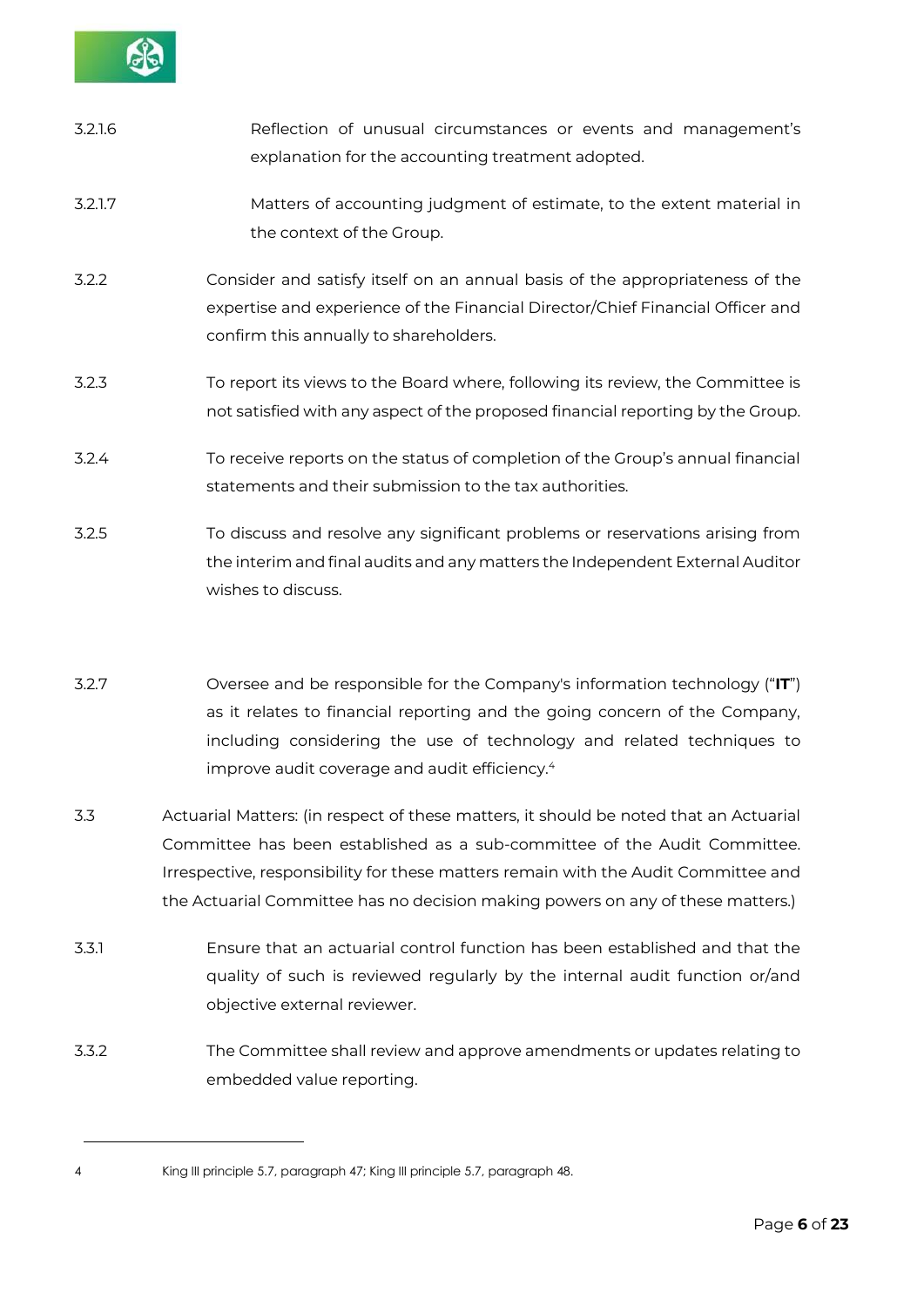

- 3.3.3 The Board is ultimately responsible for the economic balance sheet (including the market consistent embedded value (MCEV) assumptions) and the economic risk based capital. To the extent that these items are included within the published financial statements of the Group, the Committee will assist the Board, as requested, to satisfy itself that those assumptions are appropriate. This will include:
- 3.3.3.1 A review of a report from the Chief Financial Officer, Chief Risk Officer, Head of Actuarial and Group Actuary.
- 3.3.3.2 Confirmation from the Board's Risk Committee that the assumptions properly reflect the risk profile of the Group.
- 3.3.4 The Committee will review the valuation bases (for valuing policy liabilities and for embedded value purposes) and any material changes proposed thereto.
- 3.3.5 The Committee will receive comment from the Independent External Auditors on their review of the actuarial liabilities, profit and embedded value and, where appropriate, any published risk based capital measures that are subject to external audit review.
- 3.3.6 The Committee may define the role and duties of the Actuarial Function and, from time to time, provide guidelines or requirements relating to this function.
- 3.3.7 The Committee shall review the actuarial content of the insurance results that are included in the financial statements (interim and annual) to verify appropriateness of the actuarial methods and assumptions used and the appropriateness of the financial results that depend on actuarial calculations. These will include:
- 3.3.7.1 A review of a report submitted by the Group Actuary.
- 3.3.7.2 A review of a report submitted by the Head of Actuarial Function.
- 3.3.8 The Committee shall review the appropriateness of the methods, reasonability of the assumptions and reliability of the economic capital results of the Company.
- 3.3.9 The Committee may request reports on the soundness of actuarial functions and processes in subsidiary companies.
- 3.3.10 Reporting Requirements in terms of Governance of Insurers (GoI)3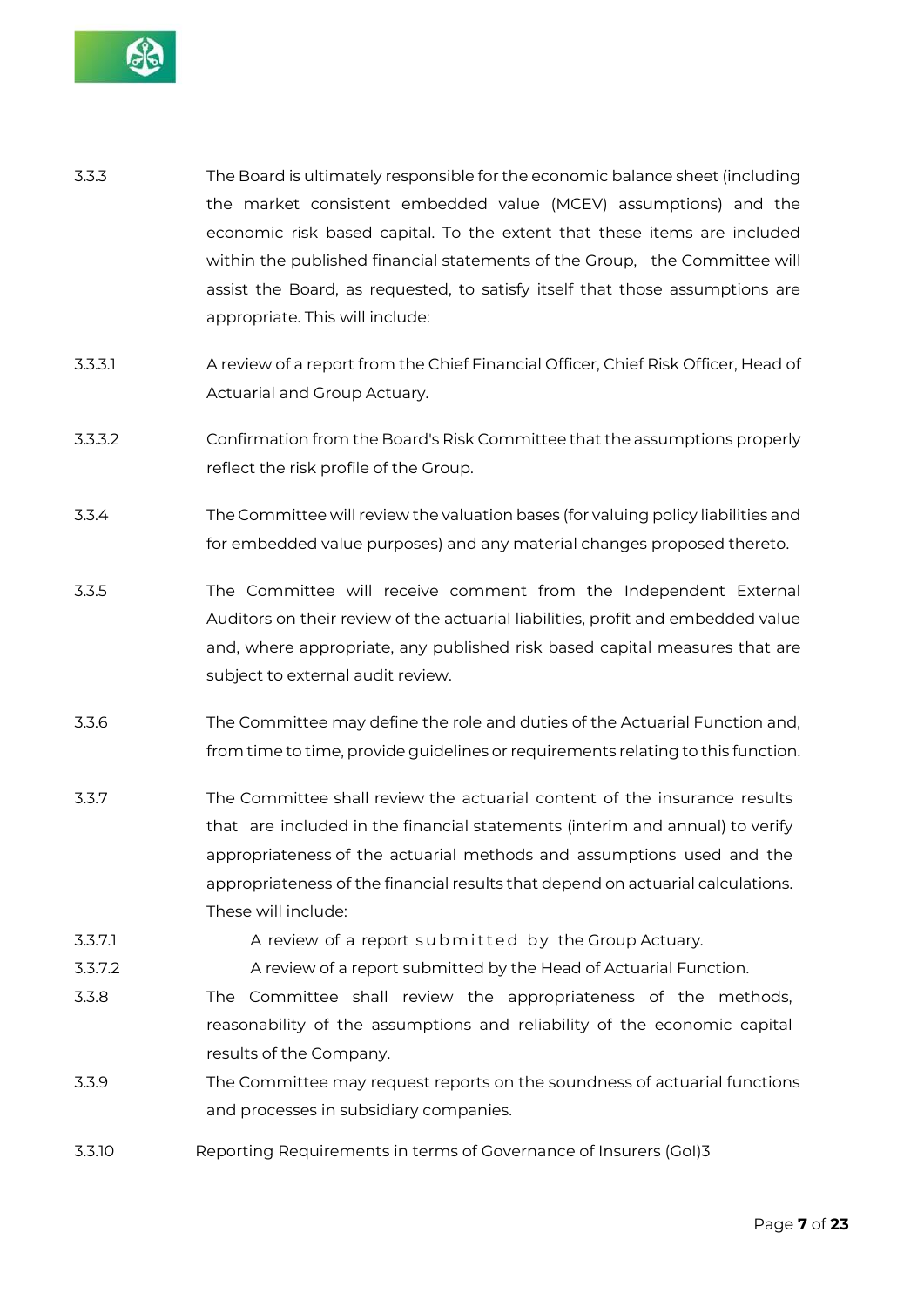

| 3.3.10.1   | The Committee shall evaluate the opinions received from the Actuarial |
|------------|-----------------------------------------------------------------------|
|            | Function to be reported to the Audit Committee on the reliability and |
|            | adequacy of the calculations of the technical provisions, and minimum |
|            | and solvency capital requirements, including opinions on:             |
| 3.3.10.1.1 | the appropriateness of the methodologies and underlying               |
|            | models used and assumptions made;                                     |
| 3.3.10.1.2 | the sufficiency and quality of the data used in actuarial             |
|            | calculations;                                                         |
| 3.3.10.1.3 | best estimates and associated assumptions against experience          |
|            | when evaluating technical provisions;                                 |
| 3.3.10.1.4 | the accuracy of the calculations;                                     |
| 3.3.10.1.5 | the appropriateness of and impact of assumed future                   |
|            | management actions and the<br>effect<br>mitigation<br>of<br>risk      |
|            | instruments; and                                                      |
| 3.3.10.1.6 | the appropriateness of approximations or judgments used in the        |
|            | calculations due to insufficient data of appropriate quality.         |

# 3.4 **External Audit**

- 3.4.1 Establish an approach to audit quality and ensure that it is executed and results reviewed.
- 3.4.2 Promote and maintain an effective relationship with the Independent External Auditor.<sup>5</sup>
- 3.4.3 To ensure that adequate policies and processes are in place to ensure the independence of the Independent External Auditor, which policies and processes shall be reviewed annually.<sup>6</sup>
- 3.4.4 To review and monitor the Independent External Auditor's independence and objectivity and the effectiveness of the audit process, taking into consideration relevant legislation and professional and regulatory requirements. The Committee should annually receive a report on the effectiveness of the Independent External Auditors and should obtain a report on the audit firm's own internal quality control procedures.

<sup>5</sup> Prudential Standard GO12, Attachment 2.

<sup>6</sup> Prudential Standard GO12, Attachment 2.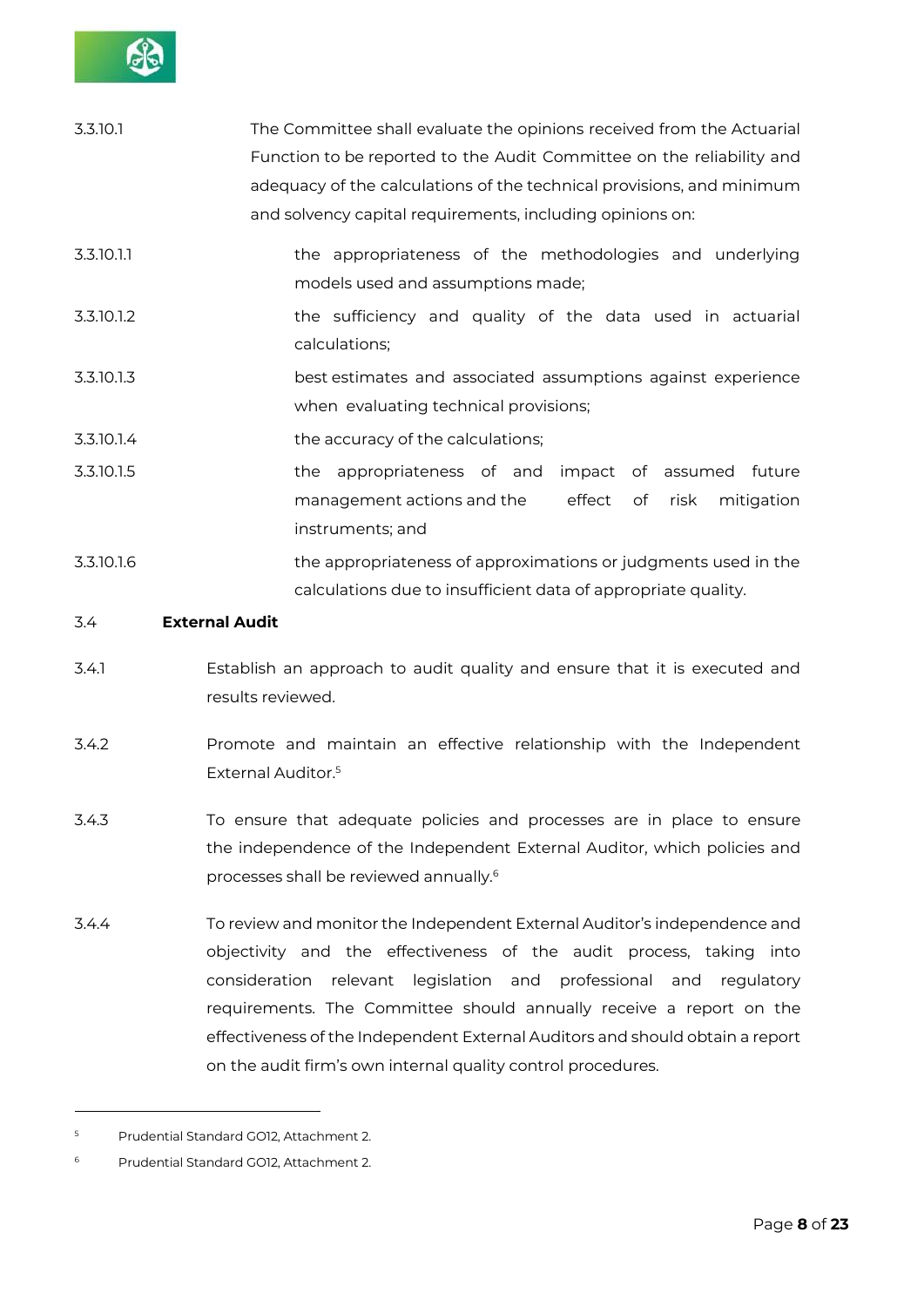

- 3.4.5 To develop and implement policy on the engagement of the Independent External Auditors to supply non-audit services, taking into account relevant ethical guidance regarding the provision of non-audit services by the Independent External Auditors, and to report to the Board, identifying any matters in respect of which it considers that action or improvement is needed, and to make recommendations as to the steps to be taken.
- 3.4.6 To discuss with the Independent External Auditors before the audit commences and, as necessary, following the audit, the nature and scope of the audit<sup>7</sup> (including the accounting principles, policies and practices adopted in the preparation of the Group's accounts, planned levels of materiality, and resourcing). In particular:
- 3.4.6.1 The Committee should ensure at the start of each annual audit cycle that
- (i) appropriate plans are in place for the audit and (ii) it monitors the implementation of the audit plan.<sup>8</sup>
- 3.4.6.2 The Committee should oversee the development of, and approve, the external audit plan to ensure that all material risks and statutory and financial reporting requirements are met.<sup>9</sup> The Committee should further consider whether the auditor's overall work plan, including planned levels of materiality, and proposed resources to execute the audit plan, appear consistent with the scope of the audit engagement, having regard also to the seniority, expertise and experience of the audit team.
- 3.4.6.3 The Committee should review, with the Independent External Auditors, the findings of their work. In the course of its review, the Committee should:
- (i) discuss with the Independent External Auditors major issues that arose during the audit and have subsequently been resolved and those issues that have been left unresolved.
- (ii) review key accounting and audit judgments.

<sup>7</sup> Prudential Standard GO12, Attachment 2.

<sup>8</sup> Prudential Standard GO12, Attachment 4

<sup>9</sup> Prudential Standard GO12, Attachment 2.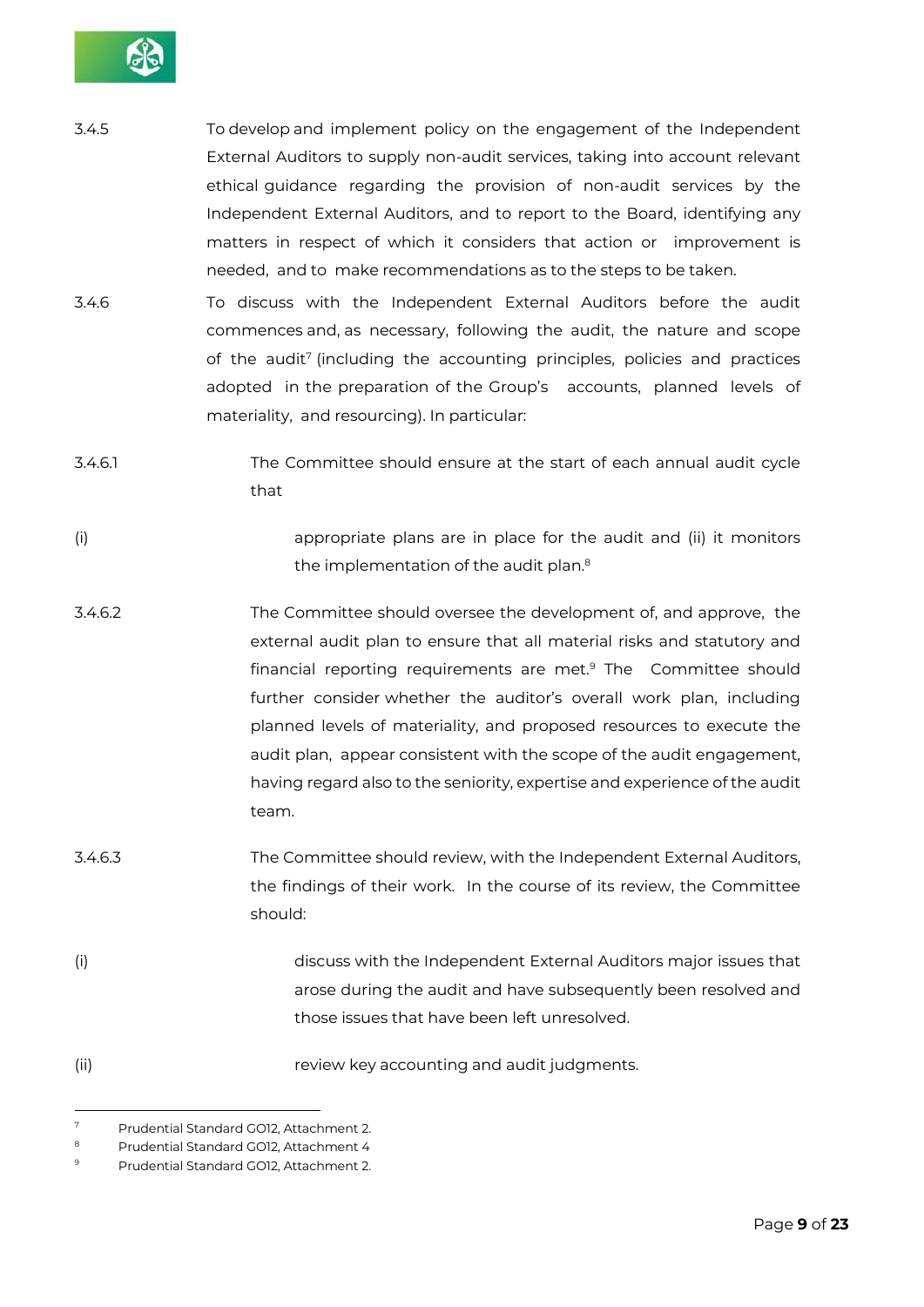

- (iii) **review levels of errors identified during the audit, obtaining** explanations from management and, where necessary, the Independent External Auditors, as to why certain errors might remain unadjusted.
- 3.4.6.4 The Committee should receive and consider the comments and suggestions made by the Independent External Auditors on any control deficiencies identified by the auditors.
- 3.4.6.5 The Committee should also review the audit representation letters before signature by management and give particular consideration to matters where representation has been requested that relate to nonstandard issues. The Committee should consider whether the information provided is complete and appropriate based on its own knowledge.
- 3.4.6.6 The Committee should review the Independent External Auditors' management letter and management's responsiveness to the Independent External Auditors' findings and recommendations.
- 3.4.6.7 The Committee should ensure co-ordination and co-operation between the external and internal auditors, and should meet annually with the external and internal auditors respectively, without management being present, to facilitate an exchange of views and concerns that may not be appropriate for discussion in an open forum.
- 3.4.6.8 The Committee should examine the allocation of hours by the Independent External Auditors and determine and approve the external audit budget.
- 3.4.6.9 Consider control issues identified from the various reports reviewed by the Committee in the context of the overall effectiveness of internal controls. This will include reports from internal and external audit, the Board's Risk Committee as well as specific internal control reports from management relating to internal attestation of financial and other controls.
- 3.4.6.10 To receive reports relating to management's assessment of the effectiveness of the Board's systems of internal controls, and satisfy itself whether any matters should be raised in the relevant section(s) in the annual financial statements and report on the findings to the Board.<sup>9</sup>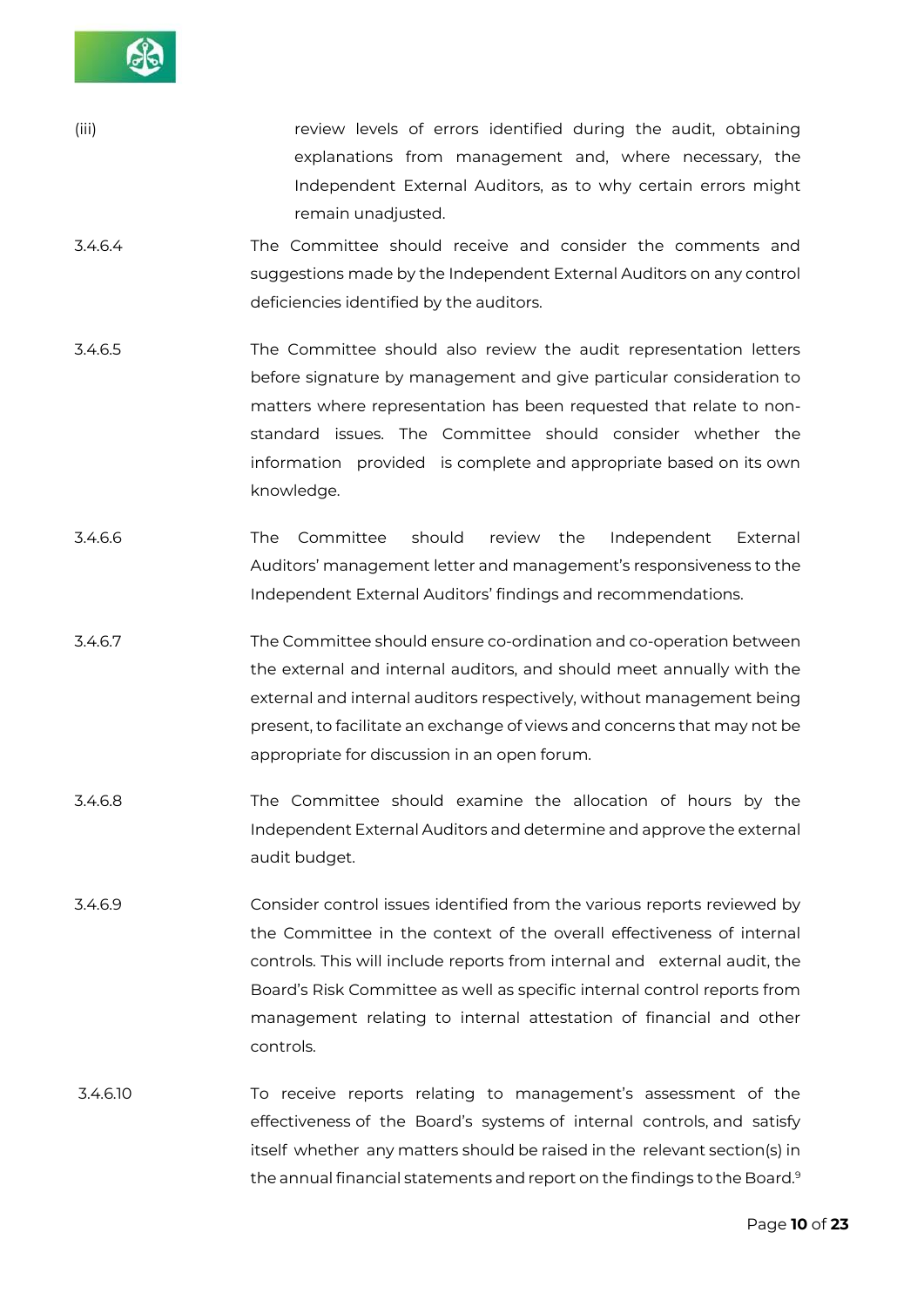

This will include a review of the findings from the Chief Executive Officer's Letter of Representation and the formal internal control effectiveness assessments which are carried out at least annually.

- 3.4.7 In the event that the Independent External Auditors resign, the Committee should investigate the issues giving rise to such resignation and consider whether any action is required.
- 3.4.8 The Committee shall review the appointment of the prospective audit firm and designated individual auditor as and when the appointment arises.
- 3.4.9 The Committee shall review and consider the outcome of any legal or disciplinary proceedings instituted by a professional body against the Independent External Auditor.

# 3.5 **Internal Audit**

- 3.5.1 Establish an internal audit function for the Company and (i) ensure that the internal audit function is adequately and appropriately resourced, is equipped to perform in accordance with appropriate professional standards for internal auditors, and has the appropriate authority and status within the Group; and (ii) monitor and assess the role and effectiveness of the internal audit function $^{\text{10}}$   $\,$  in the overall context of the Group's risk management system.
- 3.5.2 Agree to a Combined Assurance Framework, which considers proportionality in the design of the internal control functions and systems.
- 3.5.3 To review and approve the Internal Audit Terms of Reference annually, making recommendations for changes if required.
- 3.5.4 To review and approve the annual internal audit plan in consultation with the Audit Director of OML, ensuring that material risk areas are included, that the coverage of business processes is acceptable, and that statutory and financial reporting requirements are met, $\overline{1}$  and review the effect of quarterly plan adjustments.

<sup>10</sup> Prudential Standard GO12, Attachment 4.

<sup>11</sup> Prudential Standard GOI2, Attachment 4.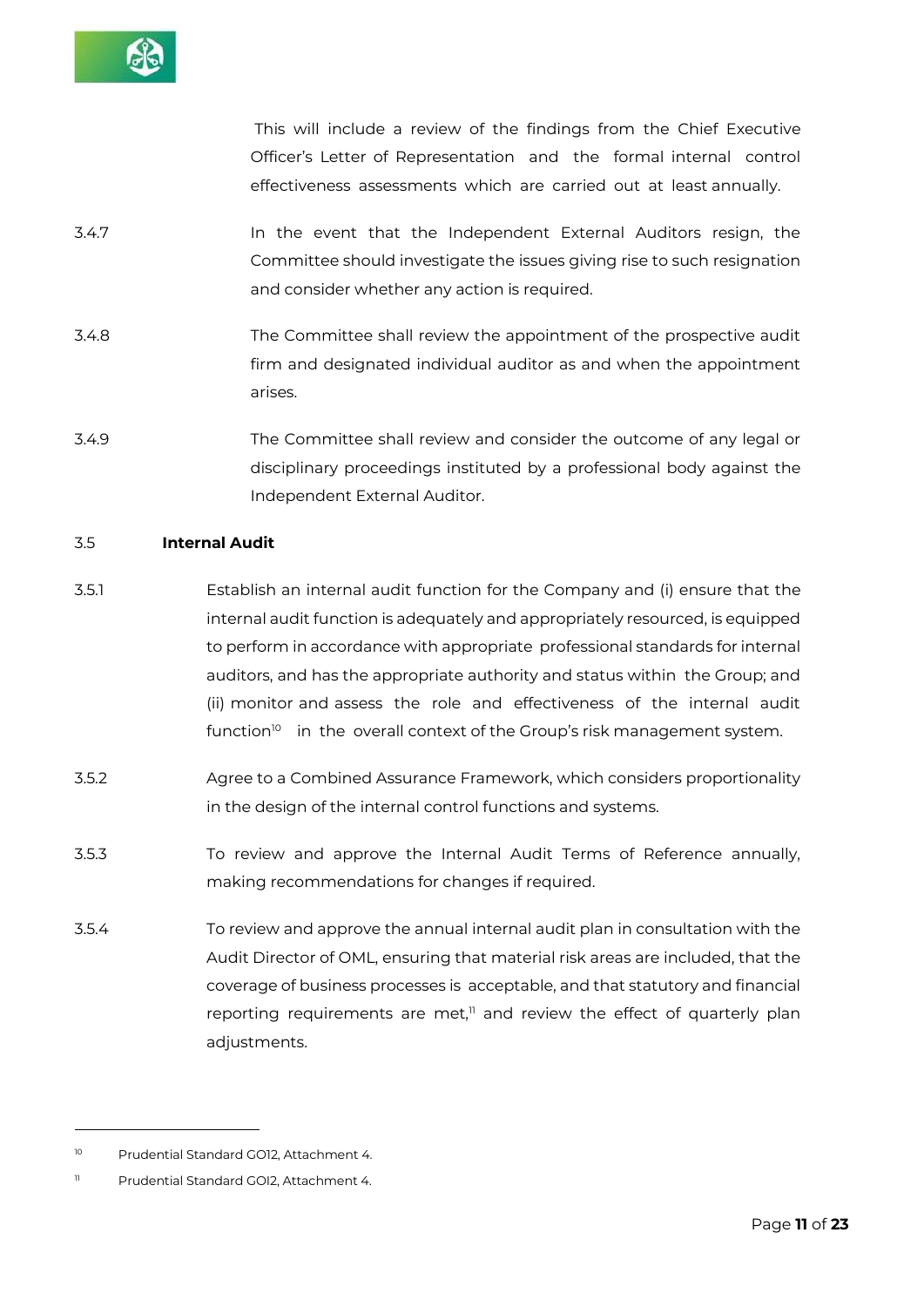

- 3.5.5 To review and discuss with the Audit Director of OML the scope of work of the internal audit function, the issues identified as a result of its work and management's responsiveness to issues raised and agreed action plans.
- 3.5.6 To ensure co-ordination and co-operation between internal audit and the risk management and compliance functions.
- 3.5.7 To ensure that an independent quality review of the internal audit function is conducted, either in line with the Institute of Internal Auditors' (IIA) standards or such other standards as determined by the Committee, when the Committee determines it appropriate, as a measure to ensure the function remains effective and in conformance with the applicable standards.

# 3.6 **Internal Controls**

- 3.6.1 Consider control issues identified from the various reports reviewed by the Committee in the context of the overall effectiveness of internal controls. This will include internal and external audit reports, reports from the Board's Risk Committee as well as specific internal control reports from management relating to internal attestation of financial and other controls.
- 3.6.2 To receive reports relating to management's assessment of the effectiveness of the Company's systems of internal controls, and satisfy itself whether any matters should be raised in the relevant section(s) in the annual financial statements and report on the findings to the Board. This will include a review of the findings from the CEO's Letter of Representation and the formal internal control effectiveness assessments which are carried out at least annually.

# 3.7 **Integrated Reporting**

- 3.7.1 The Committee shall oversee integrated reporting and in particular, the Committee shall:
- 3.7.1.1 Have regard to all factors and risks that may impact on the integrity of the integrated report, including factors that may impact fair presentation of the significant judgments and reporting decisions made, monitoring or enforcement actions by a regulatory body, any evidence that brings into question previously published information, forward-looking statements or information.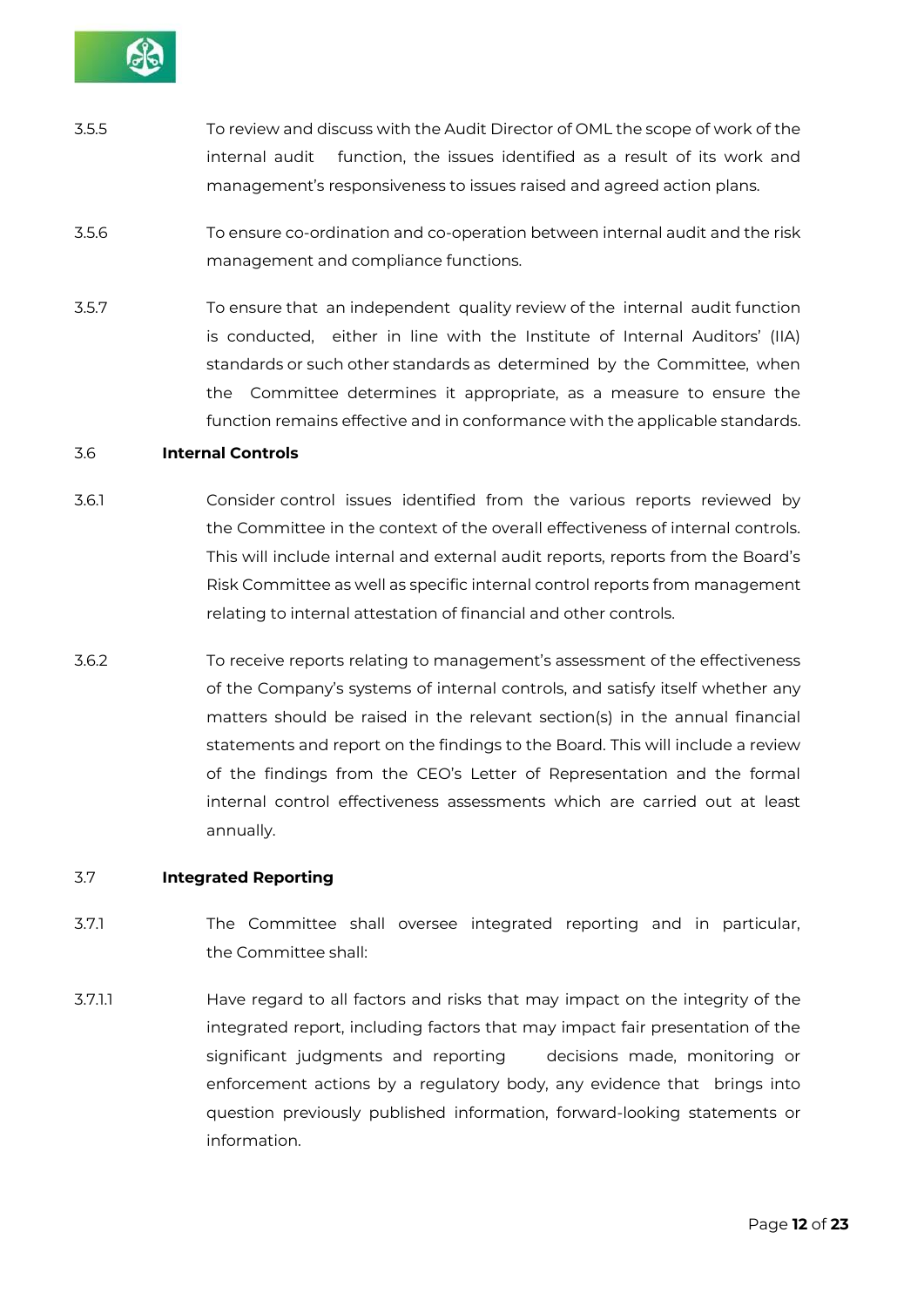

| 3.7.1.2 | Review the annual financial statements, interim reports, preliminary or<br>provisional result announcements, summarised integrated information, any<br>other intended release of price sensitive information and prospectuses,<br>trading statements and similar documents. |
|---------|-----------------------------------------------------------------------------------------------------------------------------------------------------------------------------------------------------------------------------------------------------------------------------|
| 3.7.1.3 | Comment in the annual financial statements on the financial statements, the<br>accounting practices and the effectiveness of the internal financial controls.                                                                                                               |
| 3.7.1.4 | Review the disclosure of sustainability issues in the integrated report to ensure<br>that it is reliable and does not conflict with the financial information.                                                                                                              |
| 3.7.1.5 | Recommend to the Board whether or not to engage an external assurance                                                                                                                                                                                                       |

3.7.1.6 Recommend the integrated report for approval by the Board.

provider on material sustainability issues.

- 3.7.1.7 Review the content of the summarised information to assess whether it provides a balanced view.
- 3.7.1.8 Engage the Independent External Auditors to provide assurance on the summarised financial information.

# 3.8 **Statutory Responsibilities**

- 3.8.1 In addition to the above, the following duties (as per current legislation) are imposed by statute on this Committee in terms of Section 94(7) of the Companies Act:
- 3.8.1.1 To nominate, for appointment, re-appointment and removal as auditor of the Company under Section 90 of the Companies Act, a registered auditor who, in the opinion of the Committee, is independent of the Company.
- 3.8.1.2 To determine the fees to be paid to the auditor (to be reported to the Board for noting in terms of Group requirements) and the auditor's terms of engagement.
- 3.8.1.3 To ensure that the appointment of the auditor complies with the provisions of the Companies Act and any other legislation relating to the appointment of auditors.
- 3.8.1.4 To determine, subject to relevant provisions in the Companies Act, the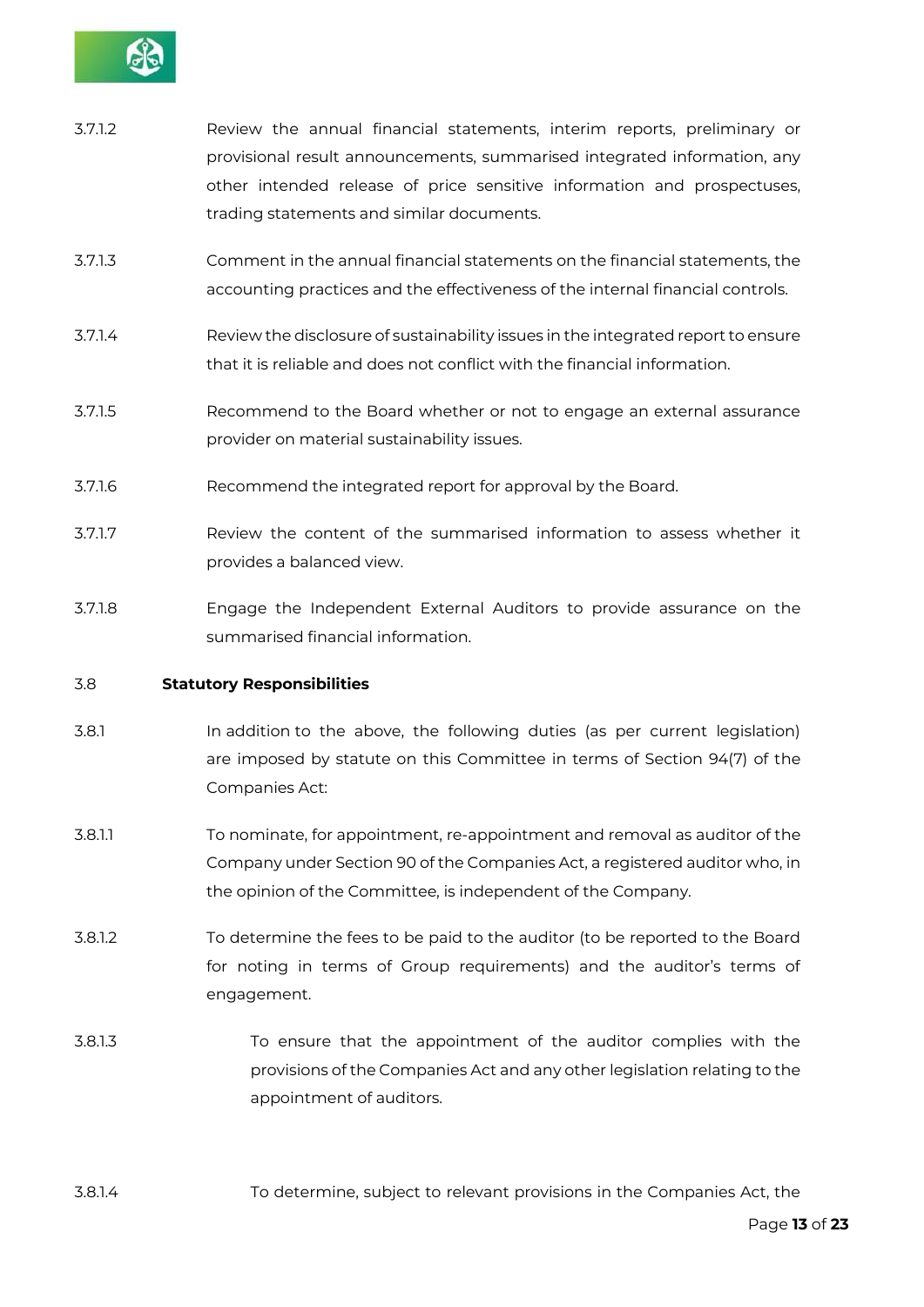

nature and extent of any non-audit services which the auditor may provide to the Company or that the auditor must not provide to the Company or a related company (as contemplated in the Companies Act).

- 3.8.1.5 To pre-approve any proposed agreement with the auditor for the provision of non-audit services to the Board.
- 3.8.1.6 To prepare a report, to be included in the financial statements for that financial year:
- (i) Describing how the Committee carried out its functions.
- (ii) Stating whether the Committee is satisfied that the auditor was independent of the Board.
- (iii) Commenting on the financial statements, the accounting practices and the internal financial controls of the Company in any way that the Committee considers appropriate.
- 3.8.1.7 To receive and deal appropriately with any concerns or complaints (whether from within or outside the Board, or on its own initiative) relating to:
- (i) The accounting practices and internal audit of the Company.
- (ii) The content or auditing of the Company's financial statements.
- (iii) The internal financial controls of the Company, or
- (iv) any related matter.
- 3.8.1.8 To make submissions to the Board on any matter concerning the Company's accounting policies, financial control, records, and reporting.
- 3.8.1.9 To perform such other oversight functions as may be determined by the Board.
- 3.8.2 The following duties are further imposed on the Committee in terms of the FSR Act:<sup>12</sup>

<sup>12</sup> Prudential Standard GO12, Attachment 3.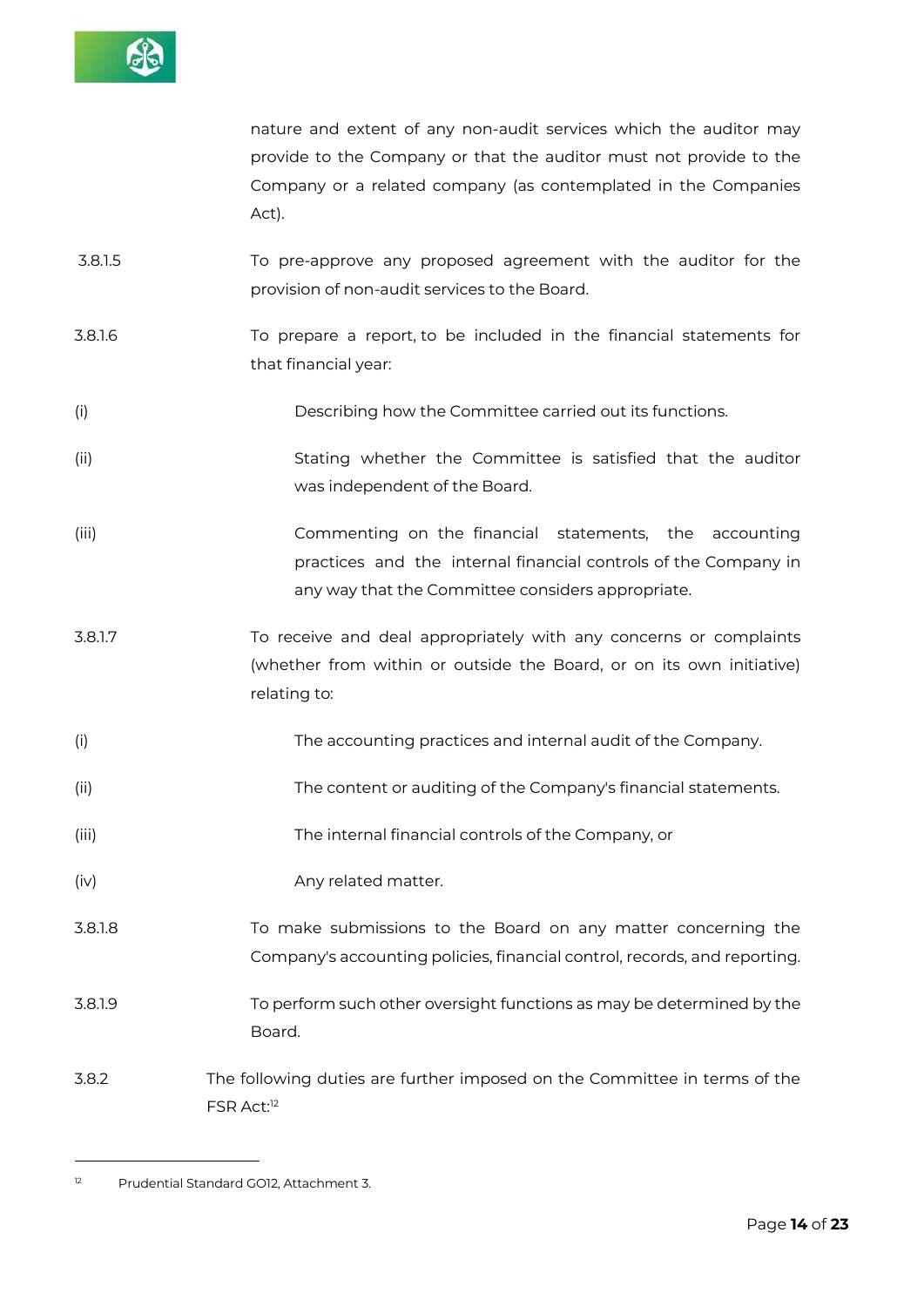

| 3.8.2.1 | Review all internal and external audit reports <sup>11</sup> and ensure that issues<br>identified are managed and rectified in an appropriate and timely<br>manner.                                                                                                       |
|---------|---------------------------------------------------------------------------------------------------------------------------------------------------------------------------------------------------------------------------------------------------------------------------|
| 3.8.2.2 | Assist the Board in its evaluation of the adequacy and efficiency of the<br>internal control systems, accounting practices, information systems and<br>auditing and actuarial valuation processes applied by the Company in<br>the day-to-day management of its business. |
| 3.8.2.3 | Facilitate and promote communication and liaison between the Board,<br>senior management, the Independent External Auditor and internal<br>audit function.                                                                                                                |
| 3.8.2.4 | Recommend the introduction of measures that may enhance the<br>credibility and objectivity of financial statements and reports<br>concerning the business of the Company.                                                                                                 |
| 3.8.2.4 | Advise the Board on any matter referred to the Committee by the Board.                                                                                                                                                                                                    |
| 3.8.2.5 | Develop and maintain policies and procedures for employees of the<br>Company to submit, confidentially, information about accounting,<br>internal control, compliance audit, and other matters about which the<br>employee has concerns.                                  |
| 3.8.2.6 | Develop and implement a process for ensuring employees are aware of<br>Company policies set by the Board and for dealing with matters raised<br>by employees under these policies.                                                                                        |
| 3.8.2.7 | Annually review and approve the remuneration and annual salary<br>increase of the Audit Director of OML, in order to ensure that it is<br>reasonable taking into account the measurement of performance<br>against pre-determined and agreed criteria as well as industry |

benchmarks.<sup>13</sup>

<sup>13</sup> Prudential Standard GO13(10).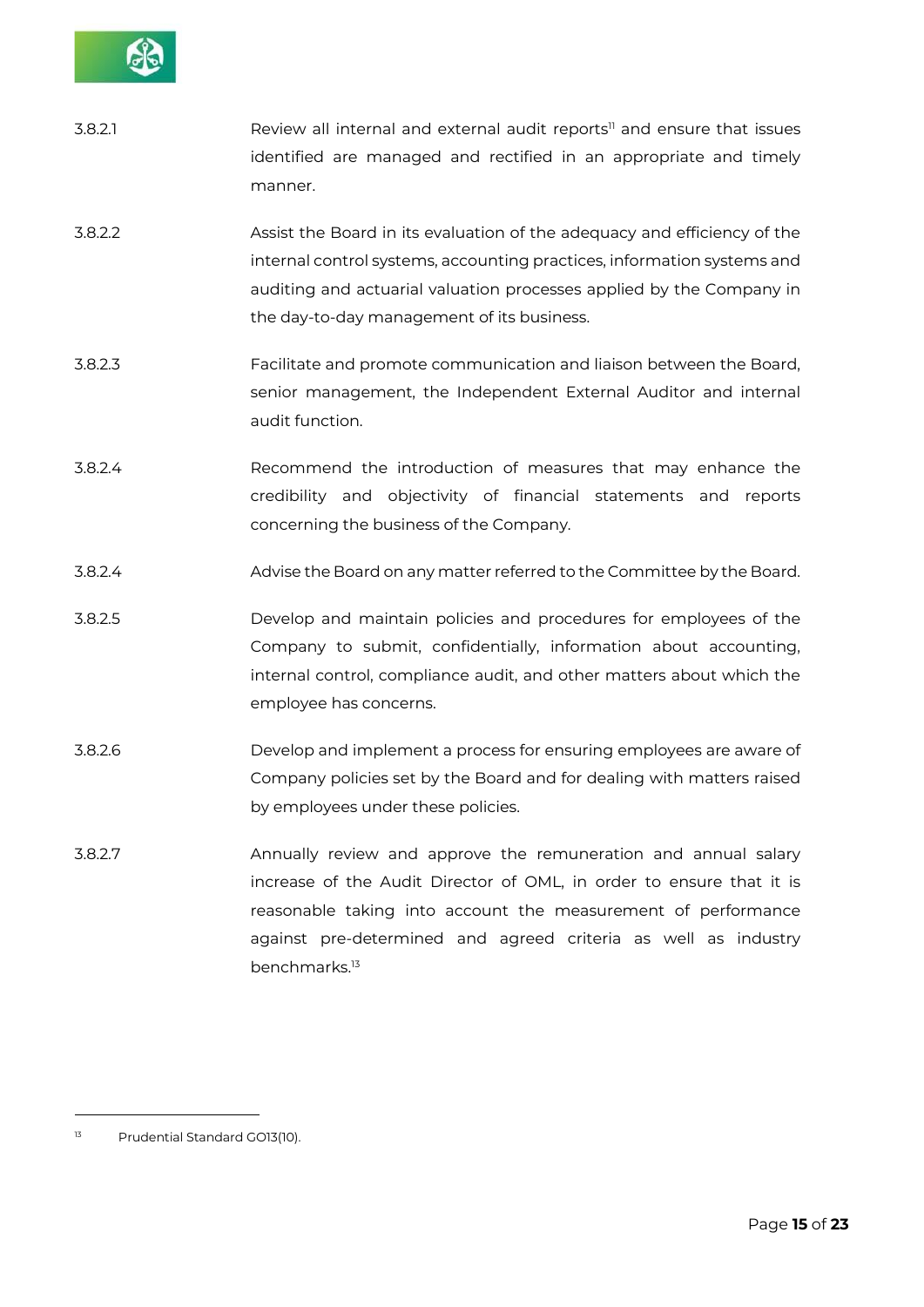

3.8.3 The duties imposed in terms of Section 94(7) of the Companies Act as set out in paragraph 3.8.2 for ease of reference. If the Companies Act is amended, such amendments will take preference over these provisions and these provisions will be deemed to have been amended accordingly.

#### 3.9 **Tax**

3.9.1 To receive and review any status reports from the General Manager, Tax and consider any significant issues as may be required.

#### 3.10 **Governance**

- 3.10.1 To receive reports and relevant matters for escalation from the chairpersons of the audit committees of the Group's key subsidiaries, and other subsidiary audit committees, as the Committee may, from time to time, determine and to provide guidance or return feedback on relevant discussions, as required and so determined by the Committee.
- 3.10.2 Together with external and internal audit, to review developments in corporate governance and best practice and consider their impact and implication for the Group processes and structures.
- 3.10.3 To evaluate and monitor the regulatory governance requirements and code of business conduct within the Group.
- 3.10.4 To be available at all times to advise the chairperson of the Board on any questions relating to the financial affairs and internal controls (including financial and operating controls) of the Group.

#### **4. OPERATION OF THE COMMITTEE**

#### 4.1 **Appointment and Tenure**

The Committee shall be appointed from amongst the independent non-executive directors of the Board, on recommendation by the Board. Recommendations by the Board shall be made on recommendation by the Corporate Governance and Nominations Committee and in consultation with the Committee Chairperson.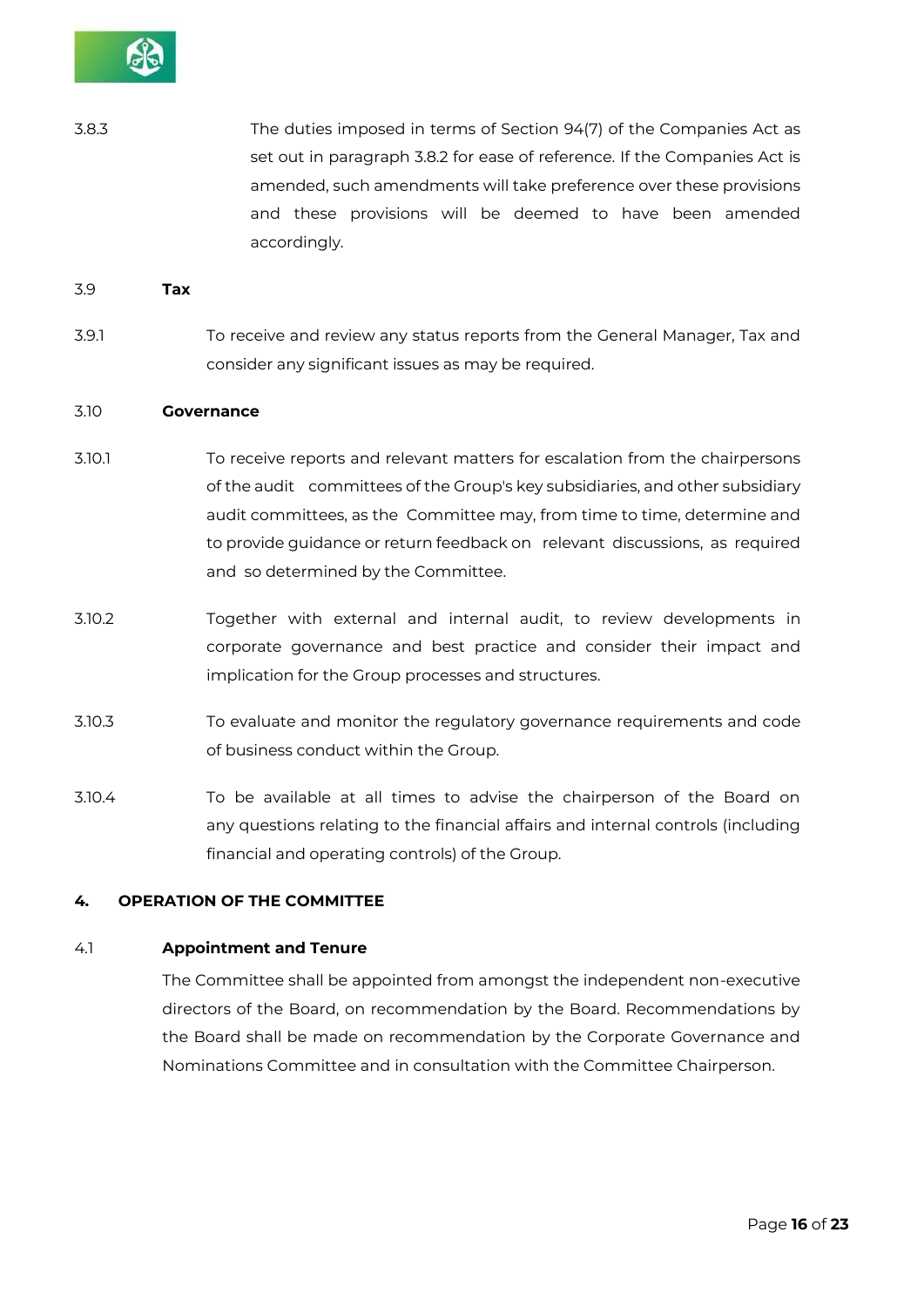

# 4.2 **Composition and Quorum**

- 4.2.1 The chairperson of the Board should not be a member of the Committee. The Committee shall consist of at least three members, who shall be independent non- executive directors.
- 4.2.2 There will be some cross-membership between the Committee and the Board's Risk Committee, with the chairperson of each of the committees serving as a member of the other committee, but no person shall be the chairperson of both committees at the same time.
- 4.2.3 Members of the Committee will be considered and proposed based on primarily financial literacy, skills and experience in financial services companies.
- 4.2.4 The Board shall elect the Committee Chairperson and shall determine the period for which the Committee Chairperson shall hold such office.
- 4.2.5 The Board shall from time to time review and, where appropriate, propose revisions to the composition of the Committee in accordance with recommendations received from the Corporate Governance and Nominations Committee, as described above, taking into account the need for an adequate combination of financial and business skills and knowledge, as well as having regard to the Company's business mix and growth / focus areas.
- 4.2.6 The quorum at any meeting of the Committee shall be a majority of members.

# 4.3 **Attendees**

- 4.3.1 The following individuals will normally be in attendance at Committee meetings:
- 4.3.1.1 Chief Executive Officer of OML.
- 4.3.1.2 Chief Financial Officer of OML.
- 4.3.1.3 Audit Director of OML.
- 4.3.1.4 Head of Tax of OML (as required).
- 4.3.1.6 Group Actuary,.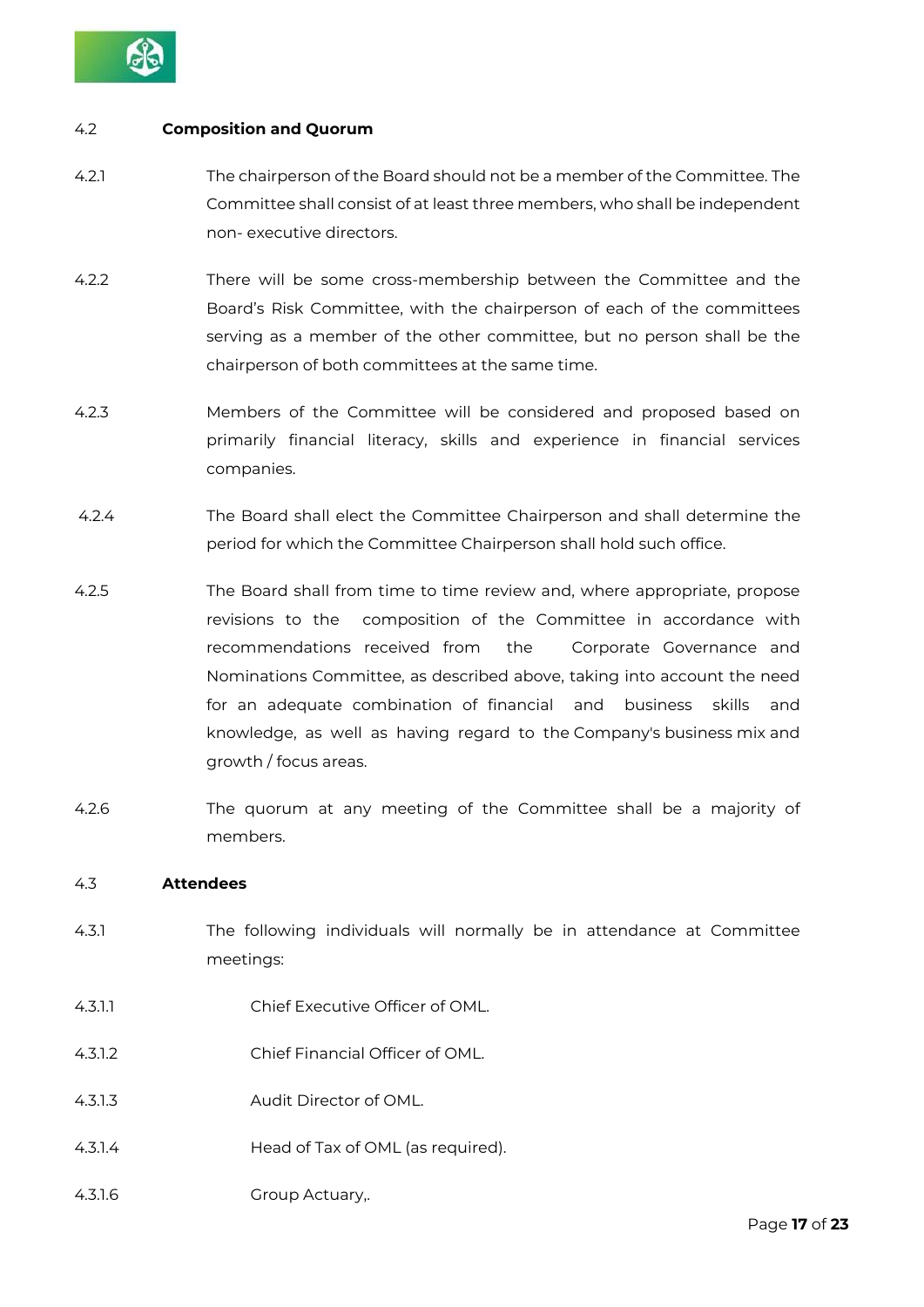

| 4.3.1.7 | <b>Head of Actuarial</b>                                                                                                                                                                                                                                                                              |
|---------|-------------------------------------------------------------------------------------------------------------------------------------------------------------------------------------------------------------------------------------------------------------------------------------------------------|
| 4.3.1.8 | Lead Partners of the Independent External Auditors.                                                                                                                                                                                                                                                   |
| 4.3.1.0 | Head of Group Reporting and Insights                                                                                                                                                                                                                                                                  |
| 4.3.2   | When required, country and subsidiary audit committee chairpersons will be<br>invited to attend Committee meetings.                                                                                                                                                                                   |
| 4.3.3   | Invitations to attend Committee meetings will be extended to any senior<br>executives and professional advisers, as deemed appropriate by the<br>Committee Chairperson.                                                                                                                               |
| 4.3.4   | Directors of the Board have the right of attendance at Committee meetings.                                                                                                                                                                                                                            |
| 4.3.5   | The Committee may secure the attendance, at Committee meetings, of non-<br>Committee members with the relevant experience and expertise where<br>necessary, at the Company's expense, in accordance with any procedure<br>developed by the Board for this purpose.                                    |
| 4.3.6   | The Company Secretary or his/her delegate shall be the secretary of the<br>Committee.                                                                                                                                                                                                                 |
| 4.3.7   | The Committee Chairperson may, from time to time, attend meetings of the<br>audit committees of subsidiaries within the Group.                                                                                                                                                                        |
| 4.4     | <b>Frequency of Meetings</b>                                                                                                                                                                                                                                                                          |
| 4.4.1   | Meetings of the Committee will be held not less than four times a year, to<br>coincide with key dates within the financial reporting and external audit<br>The Independent External Auditors and OML Auditor Director may<br>cycle.<br>request a special meeting, should they consider one necessary. |

- 4.4.2 The meeting shall be scheduled prior to OML's Board meetings, at which Board meetings the Committee Chairperson will present a report on the activities of the Committee.
- 4.4.3 The Committee Chairperson may, within the framework of any relevant directives set by the Board, convene a meeting of the Committee at any time and at his/her discretion.
- 4.4.4 The Committee or the Committee Chairperson should meet annually, or as requested, with the external and internal auditors, the Audit Director of OML,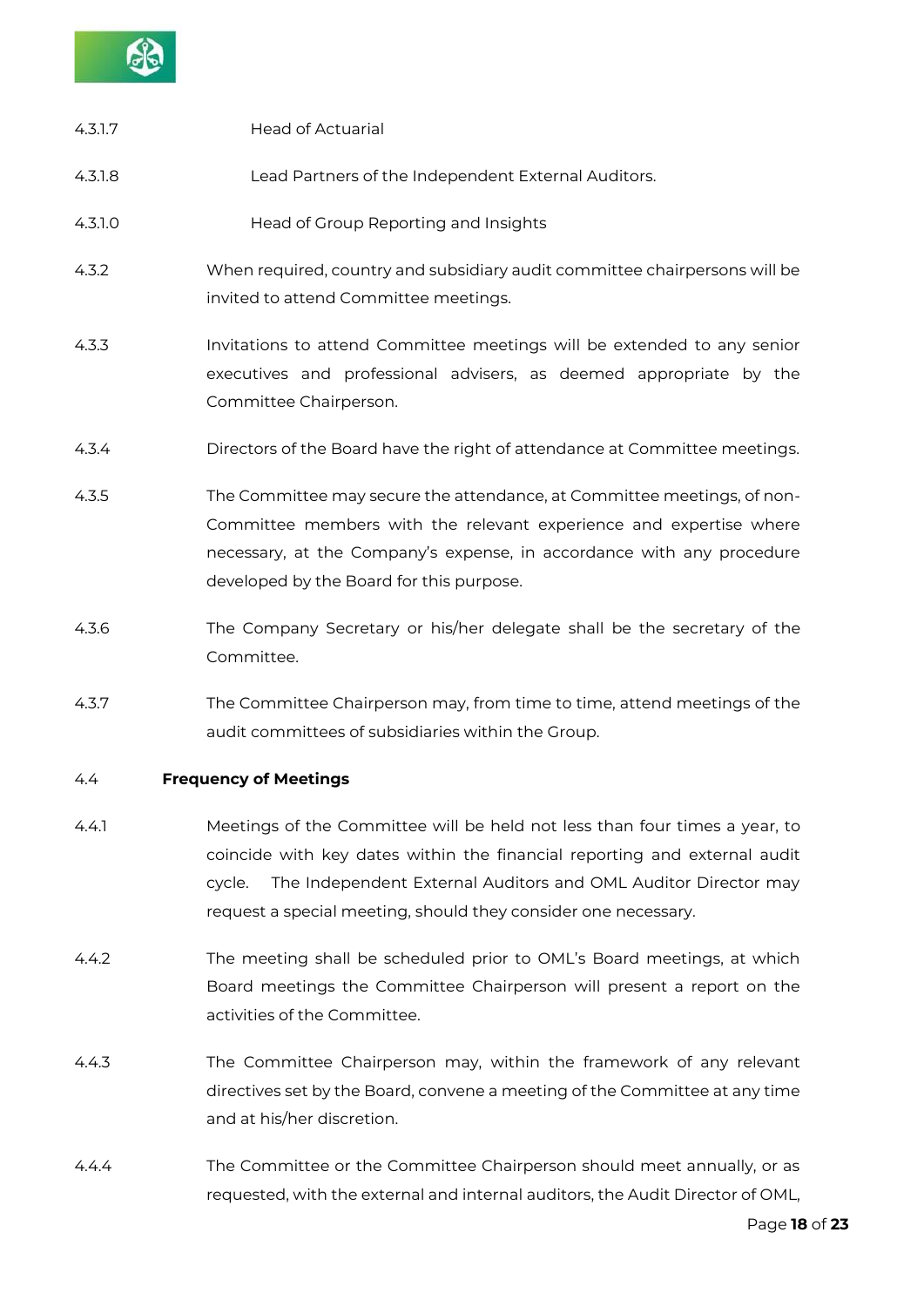

and management, in separate sessions, to discuss any matters that the Committee or these groups believe should be discussed privately with the Committee.

#### 4.5 **Frequency of Meetings**

- 4.5.1 Committee members who are unable to attend Committee meetings shall inform the Committee Chairperson or Company Secretary at an early date.
- 4.5.2 Committee meetings may be conducted entirely by electronic communication or a Committee member may participation in a meeting by electronic communication, as contemplated in section 73(3) of the Companies Act (including by means of, inter alia, telephone, closed circuit television, webinar or video conferencing), so long as the electronic communication facility employed ordinarily enables all persons participating in that meeting to communicate concurrently with each other without an intermediary, and to participate effectively in the meeting.
- 4.5.3 Committee members should participate fully and constructively in discussions and other activities and contribute by sharing their knowledge, skills and abilities.
- 4.5.4 Each Committee member has one vote on a matter before the Committee.
- 4.5.5 A majority of the votes cast on a Committee resolution is sufficient to approve that resolution and, in the case of a tied vote, the Committee Chairperson shall not have a casting vote and the matter being voted on fails.
- 4.5.6 A Committee resolution in writing (round robin resolution) signed by the majority of the Committee members shall be as valid and effectual as if it had been passed at a Committee meeting. In the case of a tied vote, the Committee Chairperson shall not have a casting vote and the matter being voted on fails.
- 4.5.7 The passing of Committee round robin resolutions must not detract from the requirement for frequency of Committee meetings as set out in these Terms of Reference.
- 4.5.8 All Committee round robin resolutions should be tabled at the next Committee meeting for noting.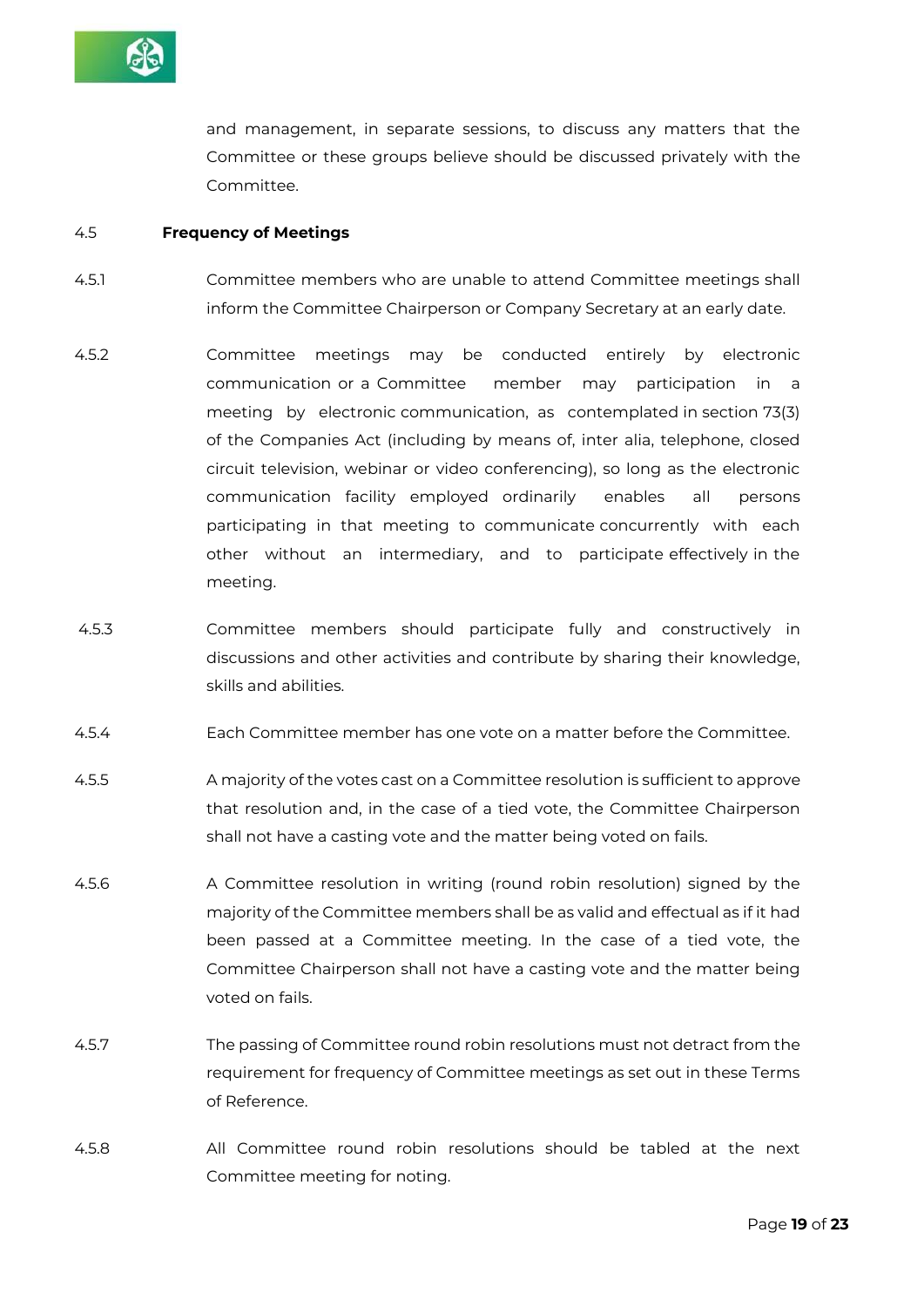

# 4.6 **Agenda, meeting papers and minutes**

- 4.6.1 The procedure to be followed for the convening of meetings, notice of meetings, and preparing agendas and minutes of meetings (to the extent not regulated in these Terms of Reference) will be determined from time to time and managed by the Company Secretary, in consultation with the Committee Chairperson and the Board.
- 4.6.2 To the extent reasonably practicable, Committee papers will be circulated to all Committee members at least one week before the meeting and full and appropriate information will be supplied to Committee members by way of succinct position papers or reports with the Committee pack to enable Committee members to form an opinion on the issues on the agenda prior to the meeting and, if necessary, to request additional information before the meeting. Additional documentation may be circulated to Committee members prior to the Committee meeting and will, to the extent applicable and appropriate, be clearly labelled to indicate that such documentation constitutes additional reading.
- 4.6.3 The Company Secretary shall keep appropriate records of all meetings of the Committee as well as minutes of the proceedings and all decisions made.
- 4.6.4 Minutes of the Committee meetings, signed by the Committee Chairperson, shall be sufficient evidence that the matters referred to therein have been fully discussed and agreed, whether by way of a formal meeting or otherwise.
- 4.6.5 The Company Secretary shall circulate the minutes of the meetings of the Committee to all members of the Committee and to the Chairperson of the Board. Any director of the Company may, upon request to the Company Secretary, provided that there is no conflict of interest, obtain copies of the Committee's meeting agenda and minutes.

# **5**. **COMMITTEE WORK PLAN**

An annual work plan will be prepared for the Committee and a list of issues which need to be considered by the Committee annually will be tabled at the first Committee meeting of each year. The agenda for discussion of these issues will be spread over the meetings of the year so that each of these issues are addressed at least once a year.

The work plan will be formulated by the Committee Chairperson, in consultation with the Company Secretary.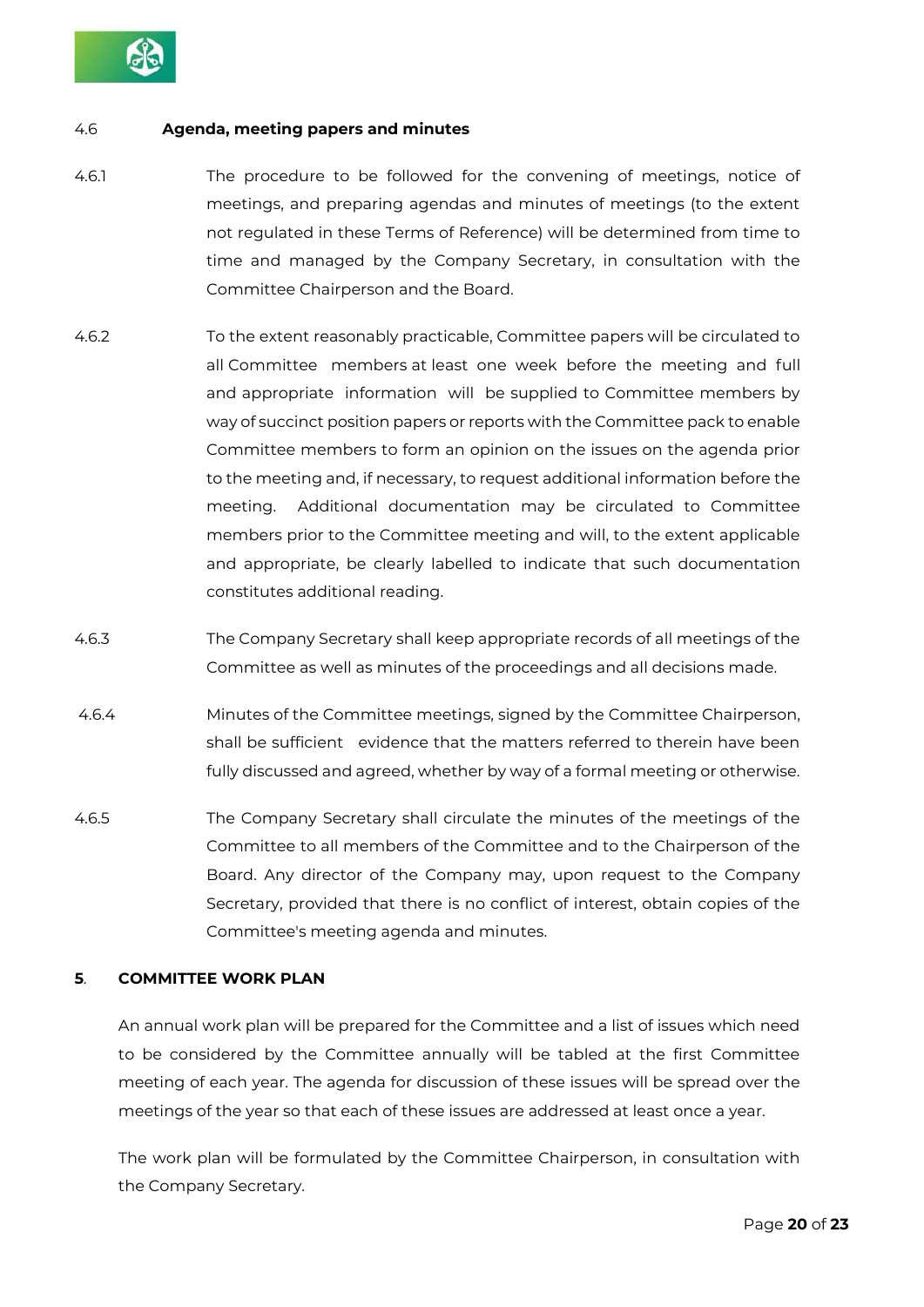

# **6. TRAINING**

The Committee, via the Company Secretary, shall make available to new members of the Committee a suitable induction process and, for existing members, ongoing training where appropriate and as discussed with the Committee.

# **7. COMMITTEE EVALUATION**

The Committee will be independently evaluated as required by legislation and/or best practice governance and actions from the evaluation should be agreed and implementation tracked and reported to the Board.

# **8. ACCESS TO RESOURCES AND INFORMATION**

- 8.1 The Committee has unrestricted access to Company information falling within the Committee's mandate and will liaise with management on its information needs and the appropriate reports and information that it should receive to enable it to monitor audit- related matters and to evaluate the financial performance of the Company.
- 8.2 With the prior notification to the Committee Chairperson or the chairperson of the Board, the Committee or any of its individual members, may take outside legal, accounting or other independent professional advice on matters relating to matters within the Committee's mandate, at the expense of the Company, in accordance with any procedure developed by the Board for this purpose. A formal mandate is to be entered into between such independent advisor and the Board, to be facilitated by the Company Secretary.

# **9. REPORTING**

- 9.1 The Committee shall evaluate all of the information it receives from management, internal audit, external assurance providers, the control functions and OML key subsidiaries' and other subsidiaries' audit, risk and compliance committees, and report to the Board in relation to its conclusion on the effectiveness of all internal controls over material risks.
- 9.2 The Committee shall evaluate reports on any material credit-relating risks impacting the financial statements of the Group.
- 9.2.1 The Committee shall review and recommend for approval the adequacy of impairments for credit risk as proposed by the subsidiary Risk and Credit Committees (or such other committees which perform a similar function)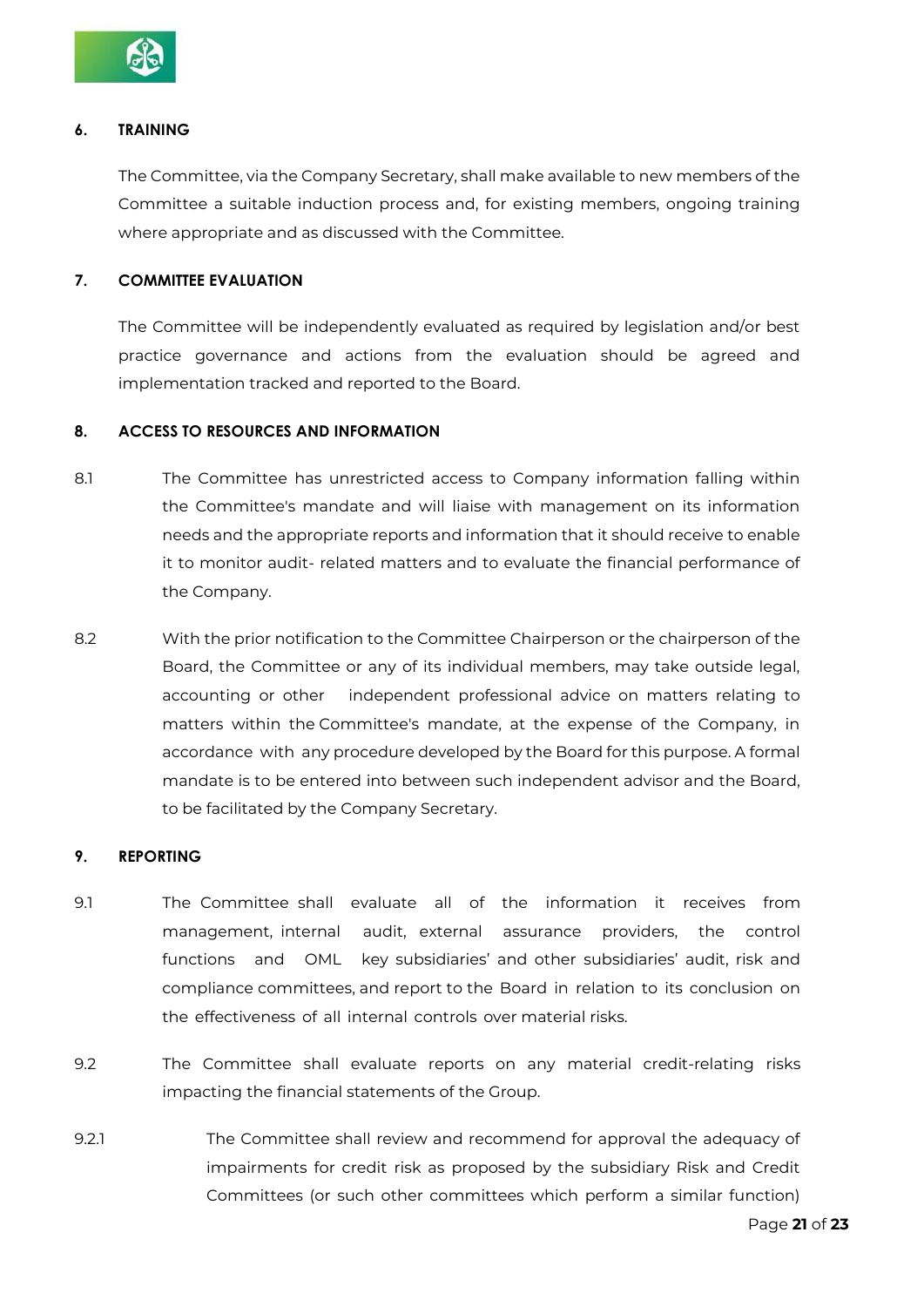

and independently review and ensure that the Group's credit portfolio is in accordance with these requirements by monitoring credit risk information, processes and disclosures.

- 9.2.2 The Committee shall review and recommend for approval the underlying impairment provisioning methodology for credit risk.
- 9.2.3 The Committee shall monitor and, where required, approve the management and enhancement of credit impairment processes to ensure the adequacy thereof, anticipated levels of impairments and the impact on existing impairment models/economic capital models.
- 9.3 The Committee Chairperson shall report to the Board at the first Board meeting following the last Committee meeting on the activities of the Committee.
- 9.4 The Committee shall report on an annual basis to the shareholders at the annual general meeting of the Company as well as to the shareholders through the Integrated Annual Report on the following items:
- 9.4.1 The Committee's overall role and associated responsibilities and function.
- 9.4.2 Its composition, including each member's qualifications and experience.
- 9.4.3 Any external advisers or invitees who regularly attend the Committee meetings.
- 9.4.4 Key areas of focus during the reporting period.
- 9.4.5 The number of meetings held during the reporting period and attendance at those meetings.
- 9.4.6 The appropriateness and effectiveness of the Financial Director has been considered by the Committee.
- 9.4.7 Whether the Committee is satisfied that it has fulfilled its responsibilities in accordance with its Terms of Reference for the reporting period.
- 9.5 The Committee Chairperson shall be required to attend the Company's annual general meeting to answer relevant questions posed by shareholders.